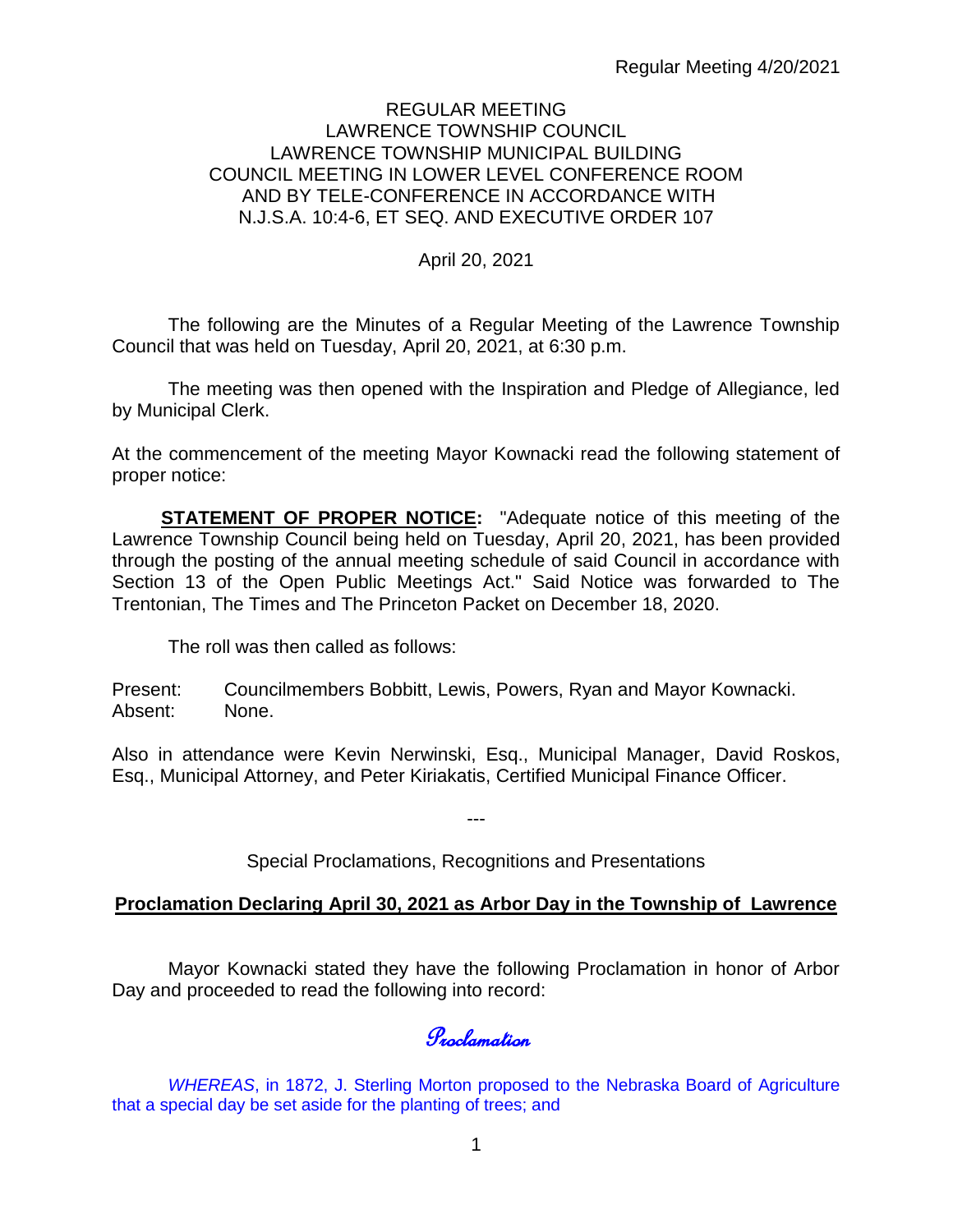*WHEREAS*, this holiday, called Arbor Day, was first observed with the planting of more than a million trees in Nebraska; and

*WHEREAS*, Arbor Day is now observed throughout the nation and the world; and

*WHEREAS*, trees can reduce the erosion of our precious topsoil by wind and water, cut heating and cooling costs, moderate the temperature, clean the air, produce oxygen and provide habitat for wildlife; and

*WHEREA*S, trees are a renewable resource giving us paper, wood for our homes, fuel for our fires and countless other wood products; and

*WHEREAS*, trees in our Township increase property values, enhance the economic vitality of business areas, and beautify our community; and

*WHEREAS*, trees, wherever they are planted, are a source of joy and spiritual renewal; and

*NOW, THEREFORE*, I, James S. Kownacki, Mayor of the Township of Lawrence, do hereby proclaim April 30, 2021 as

Arbor Day

in the Township of Lawrence and I urge all citizens to celebrate Arbor Day and to support efforts to protect our trees and woodlands.

Dated: April 20, 2021

James S. Kownacki, Mayor

\_\_\_\_\_\_\_\_\_\_\_\_\_\_\_\_\_\_\_\_\_\_\_\_\_\_\_\_\_\_

Attest:

Kathleen S. Norcia, Municipal Clerk

---

Public Participation

There was no public participation.

---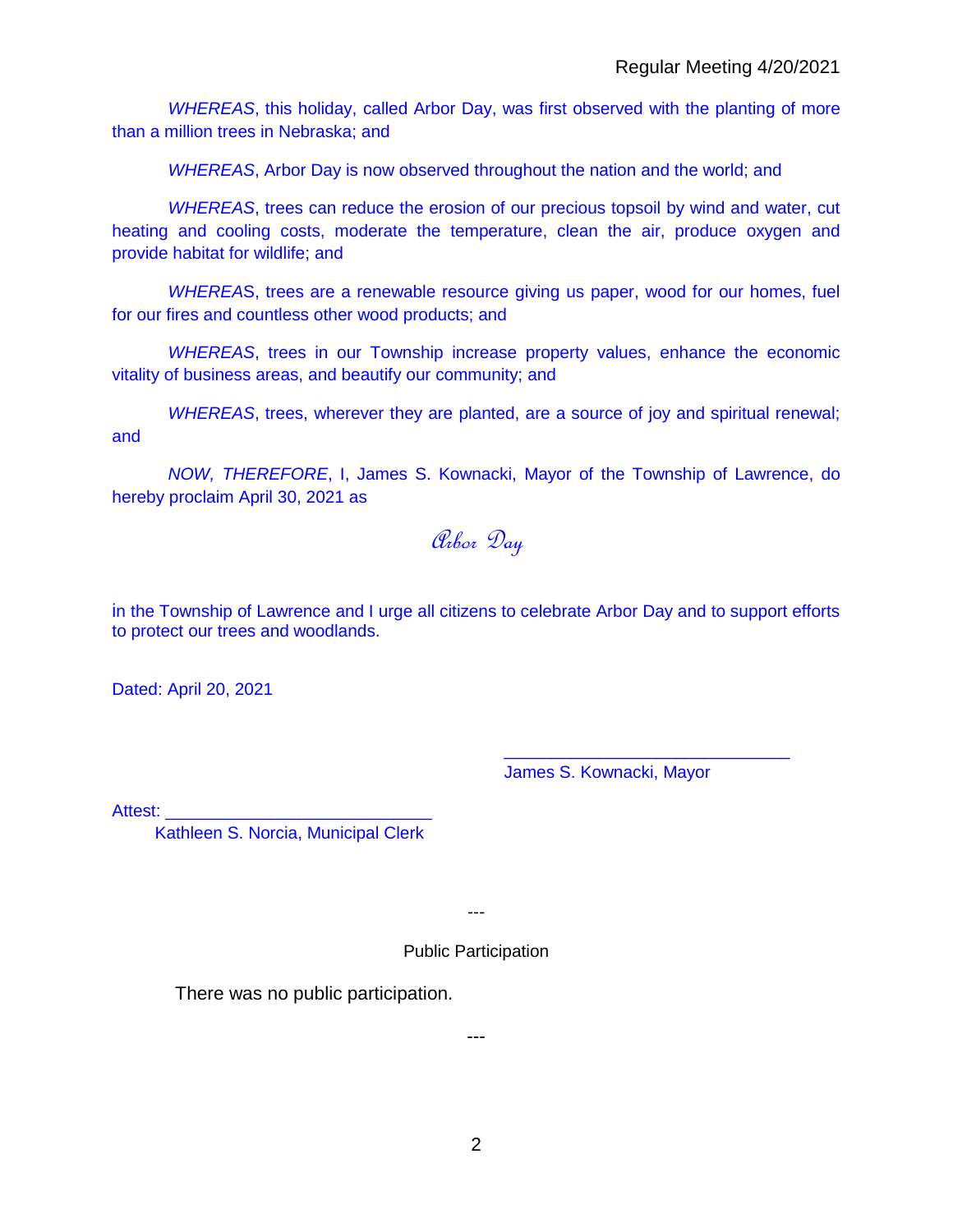## Review and Revisions of Agenda

The Municipal Clerk requested that the Agenda be amended to remove Resolution 151-21 (9-B), Authorizing a Contract for the Rehabilitation of 44 Catbird Court and Item 16 – New Business, Appointment of Edward Tencza as Deputy Municipal Emergency Management Coordinator for Two-Year Period from April 20, 2021 to April 2023, and include Resolution No. 158-21 (18-H.5), Authorizing Alan DiSciullo Appointment to the Growth & Redevelopment Committee and Resolution 159- 21 (18-H.6), Authorizing a Tax Abatement Resolution.

On a motion by Ms. Lewis, seconded by Mr. Powers, the Agenda was amended to include the above revision.

Same was carried on the following roll call vote:

Ayes: Councilmembers Bobbitt, Lewis, Powers, Ryan and Mayor Kownacki. Absent: None. Abstain: None

#### ---

#### Adoption of Minutes

There was no adoption of Minutes.

---

### Awarding or Rejecting of Bids

On a motion by Ms. Lewis, seconded by Mr. Powers, Resolution (9-A), Authorizing a Contract for the Rehabilitation of 75 Manitee Avenue, was presented for adoption.

Resolution No. 150-21

WHEREAS, on February 12, 2021, bids were received and publically opened for the rehabilitation of 75 Manitee Avenue; and

WHEREAS, three (3) bids were received and reviewed by the appropriate Township Officials; and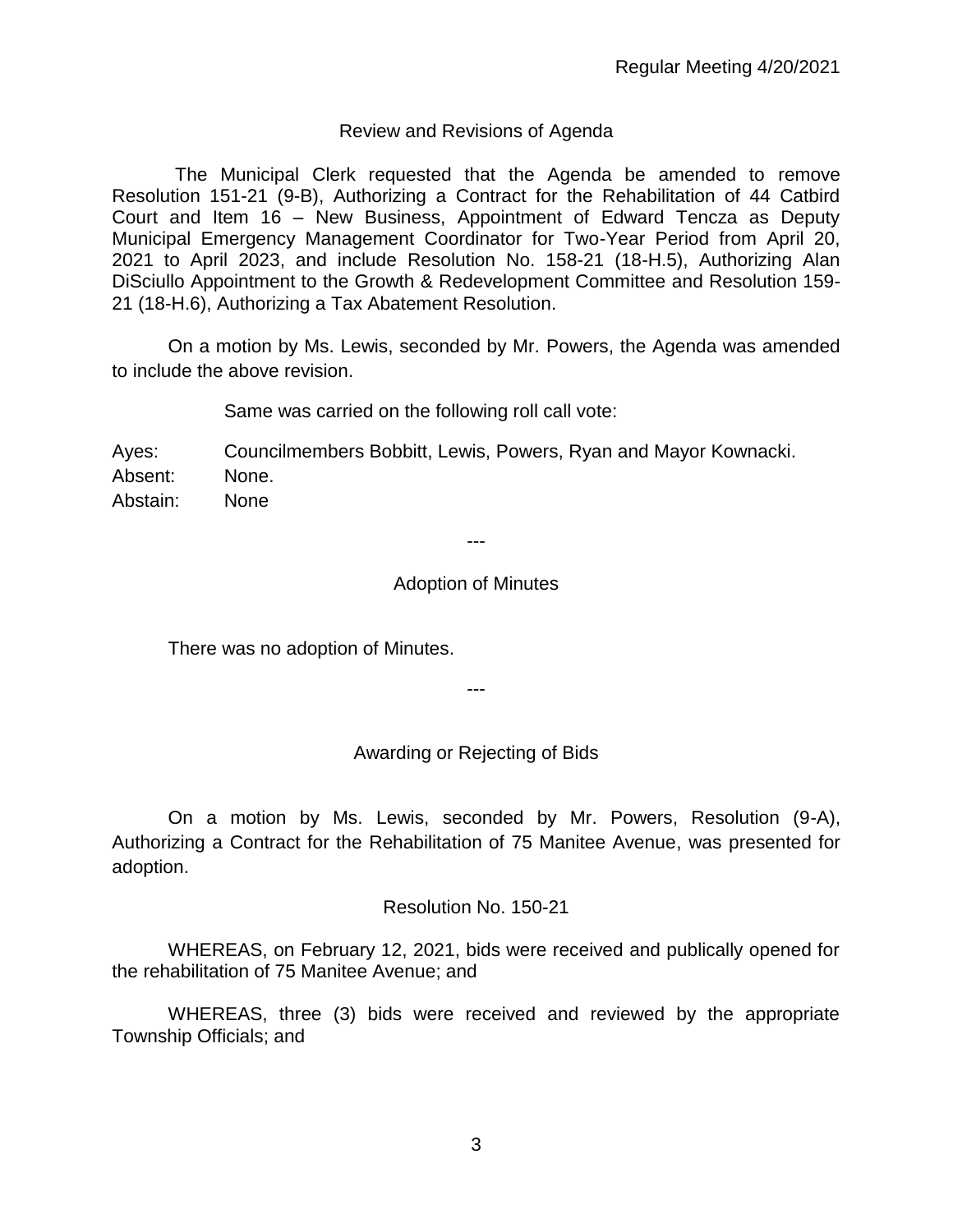WHEREAS, the lowest responsible bidder was Unlimited Builders Construction, LLC who submitted a bid in the amount of \$20,350.00 to perform the tasks required in the rehabilitation; and

WHEREAS, in accordance with N.J.A.C. 5:50-14, a Certificate of Availability of Funds has been provided and the account to be charged is 1-19-56-853-299 (Lawrence Township Unit Rehabilitation); and

WHEREAS, Unlimited Builders Construction, LLC has performed satisfactorily;

WHEREAS, the owners of 75 Manitee Avenue, Robert and Diane Porter have been deemed eligible to participate in the rehabilitation program;

NOW, THEREFORE, BE IT RESOLVED by the Township Council of the Township of Lawrence, County of Mercer, State of New Jersey, that pursuant to the recommendations of the Municipal Manager, the Mayor and the Municipal Clerk hereby authorize the acceptance of the bid and the execution of a contract with Unlimited builders Construction, LLC, P. O. Box 9029, Hamilton NJ 08650 for the purposes of rehabilitating 75 Manitee Avenue;

BE IT FURTHER RESOLVED that the Municipal Manager is hereby authorized to draft the necessary agreement, subject to the approval of the Municipal Attorney as to form and content thereof.

Same was carried on the following roll call vote:

Ayes: Councilmembers Bobbitt, Lewis, Powers, Ryan and Mayor Kownacki. Absent: None. Abstain: None.

On a motion by Ms. Lewis, seconded by Mr. Powers, Resolution (9-B), Authorizing a Contract for the Rehabilitation of 44 Catbird Court, was presented for adoption.

 $\sim\sim\sim$ 

## **(REMOVED FROM AGENDA - CONTRACTOR BACKED OUT)**

Introduction of Ordinances

---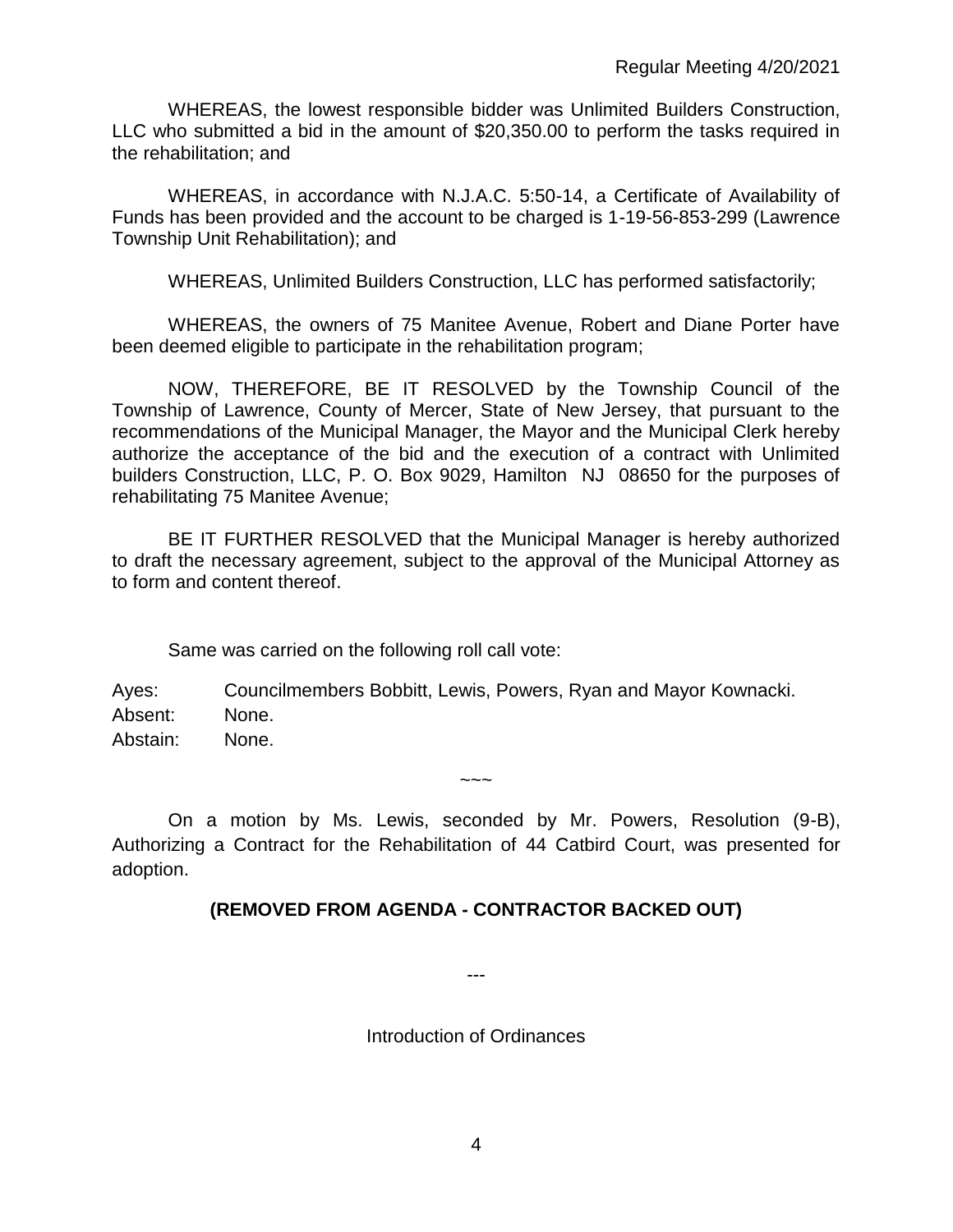Mayor Kownacki read by title, an ordinance entitled, "AN ORDINANCE AMENDING THE ADMINISTRATIVE CODE OF THE TOWNHSIP OF LAWRENCE 'ARTICLE V, PERSONNEL' TO INCLUDE AN ANTI-NEOPTISM POLICY"

# (**TABLED FOR FURTHER REVIEW)**

The Ordinance No. 2392-21 was tabled on the following roll call vote:

| <b>COUNCIL</b>     | <b>AYE</b>               | <b>NAY</b> | <b>PRESENT</b> | <b>ABSENT</b> | <b>ABSTAIN</b> | <b>MOVE</b> | <b>SECOND</b> |
|--------------------|--------------------------|------------|----------------|---------------|----------------|-------------|---------------|
| <b>Mr. Bobbitt</b> | ~                        |            |                |               |                |             |               |
| Ms. Lewis          |                          |            |                |               |                |             |               |
| <b>Mr. Powers</b>  |                          |            |                |               |                |             |               |
| Mr. Ryan           |                          |            |                |               |                |             |               |
| Mavor Kownacki     | $\overline{\phantom{a}}$ |            |                |               |                |             |               |

---

### Adoption of Ordinances

Mayor Kownacki read by title, an ordinance entitled, "AN ORDINANCE AMENDING CHAPTER 333 HOURS OF OPERATION OF BUSINESS AND COMMERCIAL ESTABLISHMENTS"

Ordinance No. 2387-21

## AN ORDINANCE AMENDING CHAPTER 333 HOURS OF OPERATION FOR BUSINESSES AND COMMERCIAL ESTABLISHMENTS

BE IT ORDAINED by the Township Council of the Township of Lawrence, County of Mercer, State of New Jersey that Chapter 333 'Hours of Operation for Businesses and Commercial Establishments' be and is hereby amended as follows:

333.1 – Hours of Operation

No business or commercial establishment to which the public is invited, defined either as a "permitted use", "accessory use", or "special exception use" within the "neighborhood business", "limited business", "general commercial", or "highway development" districts set forth in the Township of Lawrence Zoning Ordinance, as amended, or as may hereafter be amended or supplemented, or any nonconforming such use or variance permitting such use, located within such districts, or in any other zoning district, shall be opened to the public or conduct any such business, operations or activities in any manner before 5:00 a.m. on any day after [midnight on the same day on Mondays through Thursdays, or after 1:00 a.m. on Fridays through Sundays and legal holidays] 2:00 a.m. on the next succeeding day. Except with respect to security lighting, all exterior and window electrical lighting or illumination, whether temporary or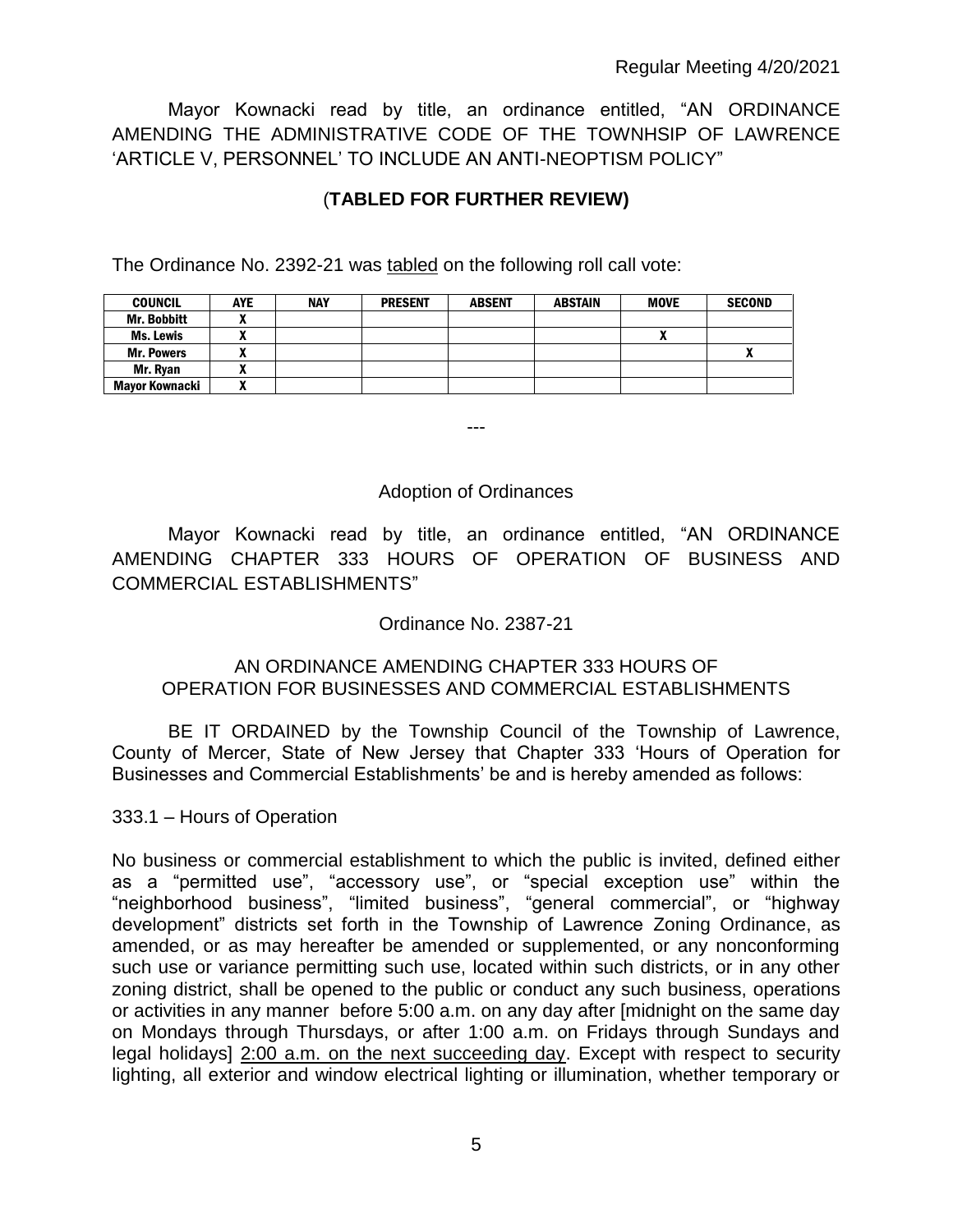permanent, for each such business or commercial establishment shall be extinguished at the closing time thereof, as established herein.

Adopted: April 20, 2021

Addition in Brackets [ ]

Deletions Underlined

The Ordinance was adopted after the public hearing thereon, on the following roll call vote:

| <b>COUNCIL</b>    | <b>AYE</b> | <b>NAY</b> | <b>PRESENT</b> | <b>ABSENT</b> | <b>ABSTAIN</b> | <b>MOVE</b> | <b>SECOND</b> |
|-------------------|------------|------------|----------------|---------------|----------------|-------------|---------------|
| Mr. Bobbitt       |            |            |                |               |                |             |               |
| Ms. Lewis         |            |            |                |               |                | Λ           |               |
| <b>Mr. Powers</b> | ,,,        |            |                |               |                |             | Λ             |
| Mr. Ryan          | n          |            |                |               |                |             |               |
| Mayor Kownacki    | n          |            |                |               |                |             |               |

Mayor Kownacki read by title, an ordinance entitled, "AN ORDINANCE AMENDING ORDINANCE NO. 2281-17 ESTABLISHING PROVISIONS GOVERNING SPECIAL DUTY ASSIGNMENTS FOR POLICE OFFICERS"

 $\sim\sim\sim$ 

## Ordinance No. 2388-21

## AN ORDINANCE AMENDING ORDINANCE NO. 2281-17 ESTABLISHING PROVISIONS GOVERNING SPECIAL DUTY ASSIGNMENTS FOR POLICE **OFFICERS**

### Section I

Section 2-65 Manual of Police Discipline, Practices, etc.

- A. Subject to the approval
- B. Special duty assignments for police officers are governed as follows:
	- 1. Purpose

For the convenience of those persons and entities which utilize the services of off-duty police officers and to authorize the special duty employment of Township police while off-duty, the Township hereby establishes a policy regarding the use of said officers.

a. Sworn officers of the Police Department shall be permitted to accept police related employment for private employers only during off-duty hours and at such times as will not interfere with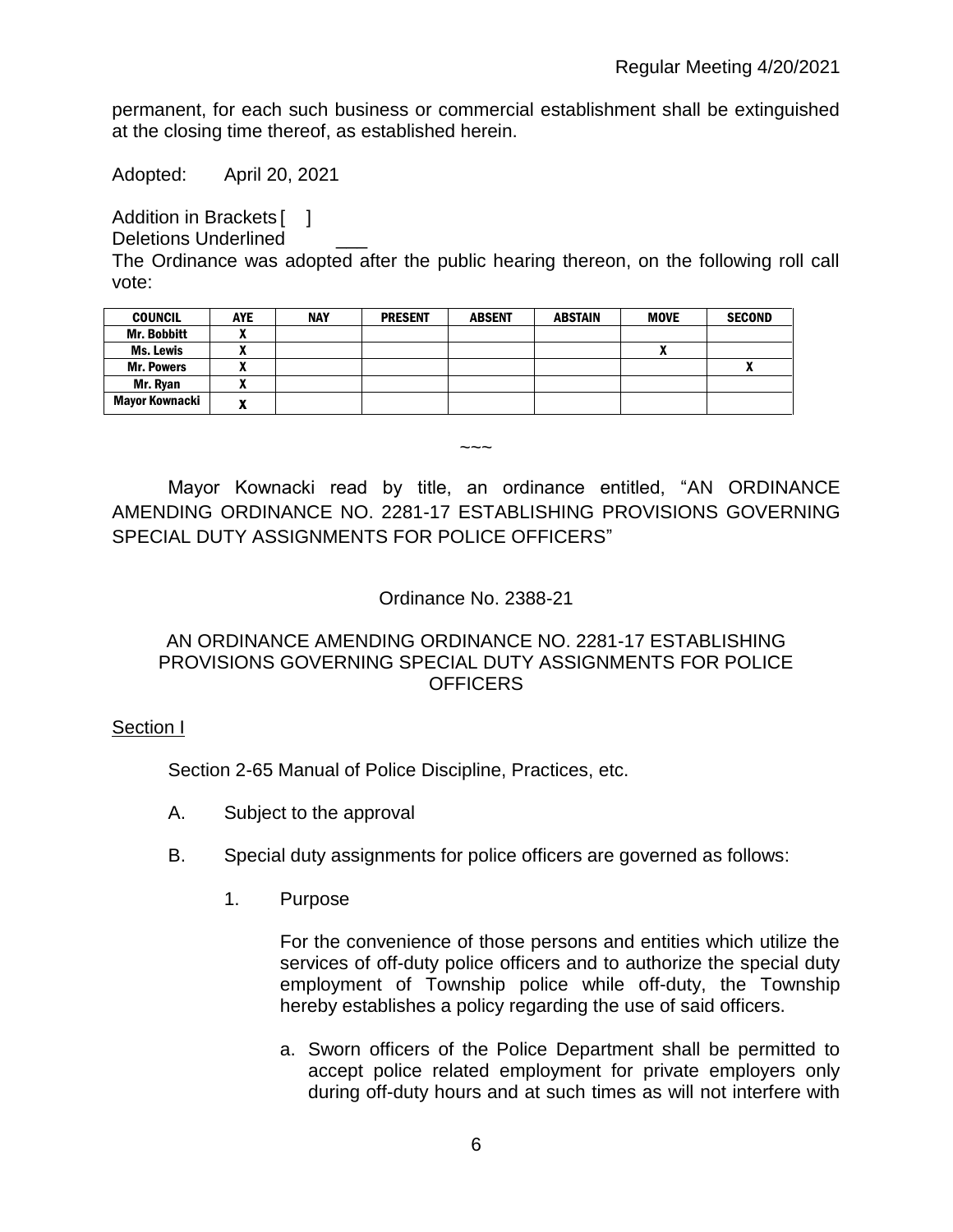the efficient performance of regularly scheduled or emergency duty for the Township.

- b. Any person or entity wishing to employ a special duty police officer shall first obtain the approval of the Chief of Police (or designee), which approval shall be granted if in the opinion of the Chief, such employment would not be inconsistent with the efficient functioning and good reputation of the Police Department and would not unreasonably endanger or threaten the safety of the employee or employees who are to perform the work
- 2. Administration by a 3<sup>rd</sup> Party Police Special Duty Detail Management System Company

When the Township contracts with a 3<sup>rd</sup> Party Police Special Duty Detail Management System Company, Section 1. (3), Section 1. (4) and Section 1.(11) is deferred until the  $3<sup>rd</sup>$  Party Police Special Duty Detail Management System Company has expired or is terminated. Payments for Police Special Duty Detail will be made pursuant to the contract in force.

- 3. Escrow Accounts
	- a. Any person or entity requesting the services of a special duty police officer shall estimate the number of hours such services are required, which estimate shall be approved by the Chief of Police, and shall establish an escrow account with the Chief Financial Officer of the Township by depositing an amount sufficient to cover the rates of Compensation and administrative fees set forth in Subsection 8 for the total estimated hours of service.
	- b. Prior to posting any request for services of special duty police officers the Chief of Police or his designee shall verify that the balance in the escrow account of the person or entity requesting services is sufficient to cover the compensation and fees for the number of hours specified in the request for services. The Chief of Police shall not post nor offer a request for services from any person or entity unless all fees and compensation required in the manner described above have been deposited with the Chief Financial Officer. No officer shall provide any services for more hours than are specified in the request for services.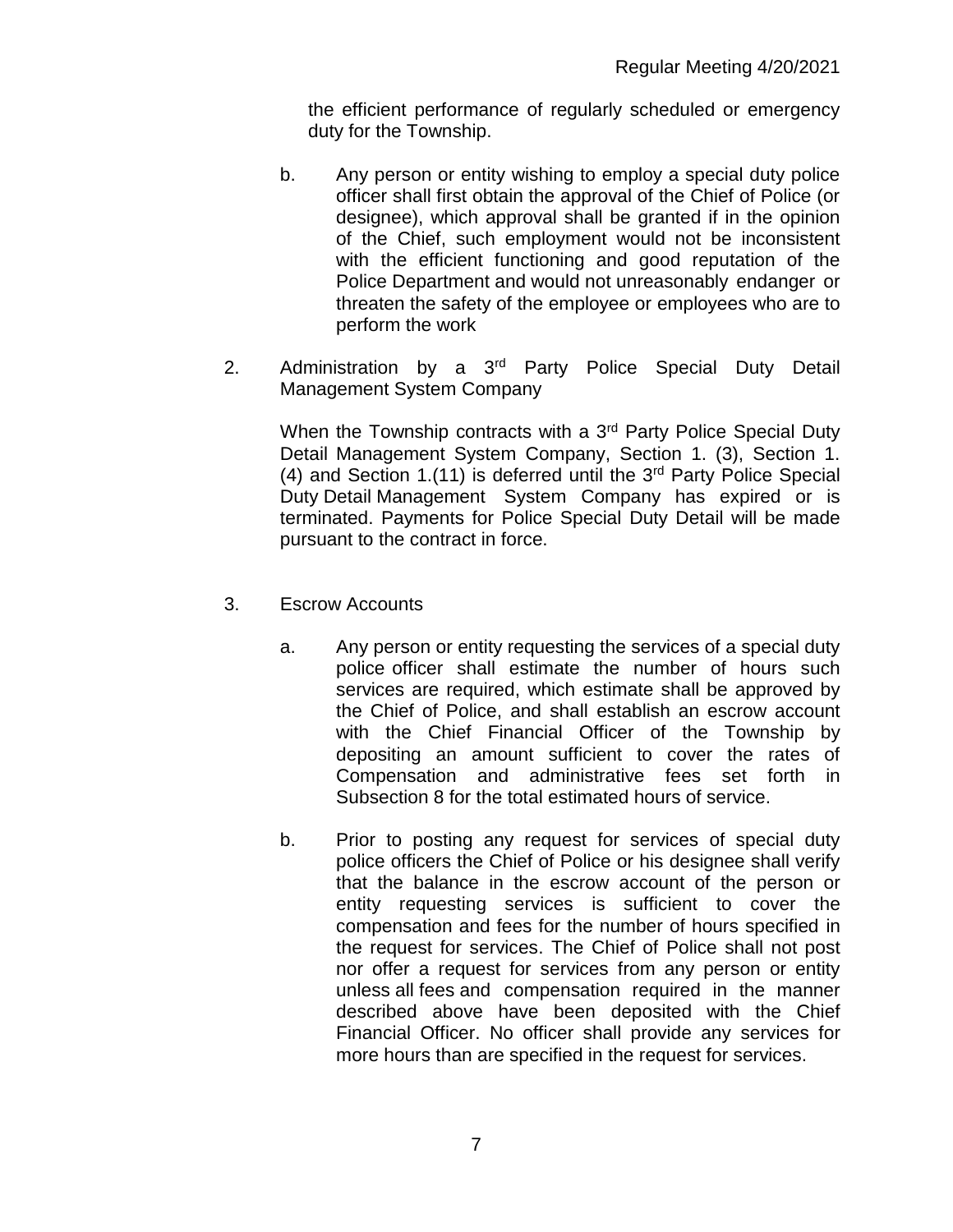- c. In the event the funds in said escrow account become depleted, services of off-duty employees shall cease and requests for further or future services shall not be performed or posted until additional funds have been deposited in the escrow account in the manner prescribed above.
- d. The person or entity requesting such services shall be responsible for ensuring that sufficient funds remain in the escrow account in order to avoid any interruption of services.
- e. Failure to pay. In the event the person or entity contracting for such services should fail to pay any balance due for services performed by the members of the Lawrence Township Police Department, such failure shall be deemed a violation of this Ordinance and subject the person or entity to the violations and penalties set forth below.
- f. Exemption. All public utility companies that are under the jurisdiction of and regulated by the New Jersey Board of Public Utilities are exempt from the provisions set forth in this section requiring advance payment to the escrow account, provided however, that there are no amounts previously due that are outstanding prior to any officer engaging in any further special duty assignments.
- g. The Township may choose to utilize a secondary service to administrate and perform the above actions related to the special duty employment process. These actions include but are not limited to: communicating with said person or company to schedule extra duty assignments; scheduling and the officers for said assignments; invoicing person or entity and receiving escrow and/or payments from person or entity in a manner set forth by the secondary service provider. The secondary service provider may charge an additional fee for services that are above and in addition to the fee structure stated above and utilizes business type collection rules as set forth in the contract/agreement between the Township and the secondary service provider.
- h. The secondary service provider will reimburse the Township via ACH or other funds transfer methods, according to the fees set forth in this Ordinance, due to the Township and Officer, in a timely manner, usually coinciding with payroll periods for the special duty assignment that the officers have performed or were scheduled for in that period, in accordance with the above listed rules of employment between the Township and person(s) or entity seeking services.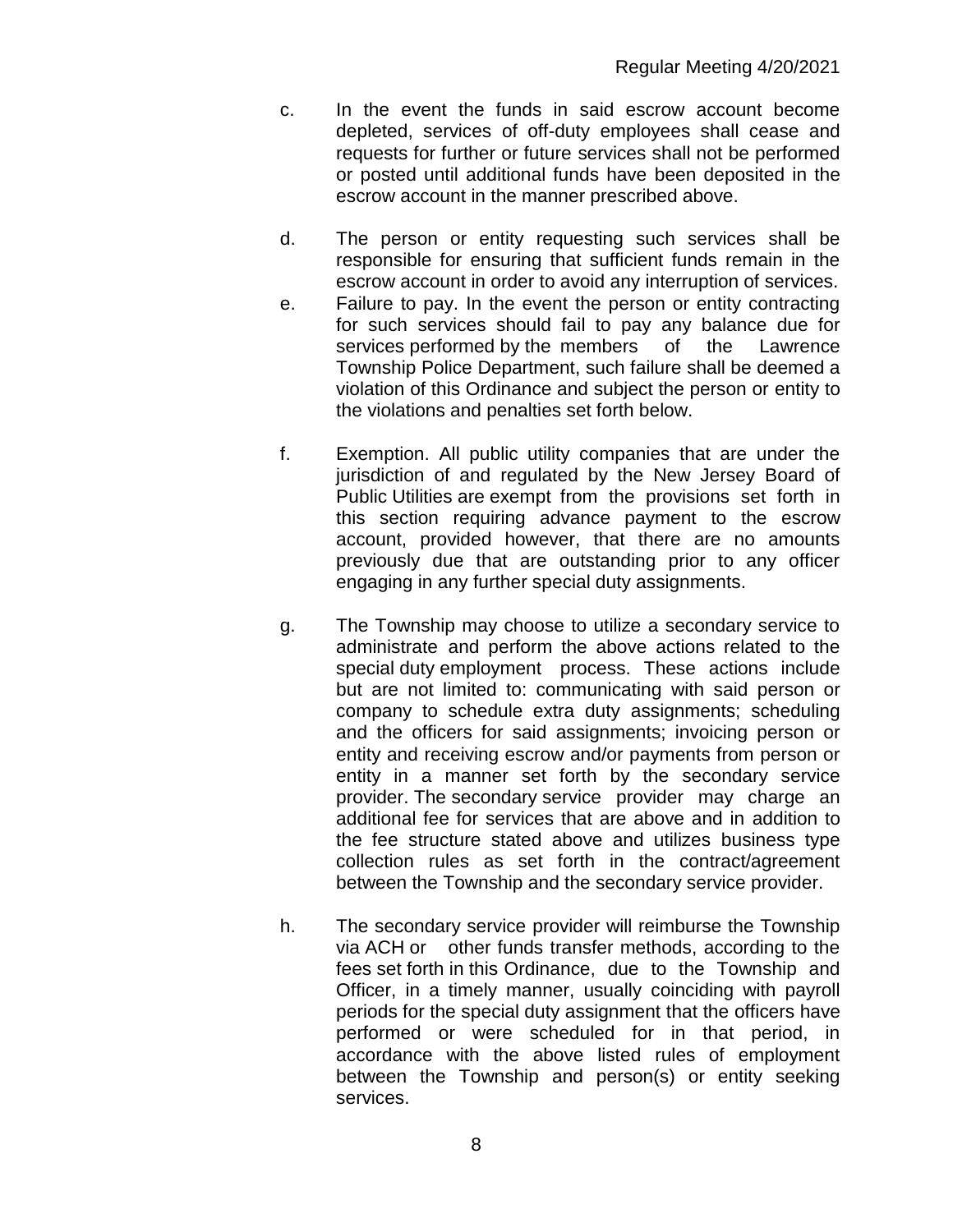4. Requests for Service

All requests to the Township for the services of special duty police officers shall be forwarded to the Chief of Police or the secondary service provider for posting at least ten (10) days prior to the date that such services are required. Any employee assigned and working pursuant to this regulation shall be treated as an on-duty employee of the Township with the exception hat wages earned for outside employment shall not be applied toward pension benefits, shall not be considered overtime and shall be paid at a rate of pay as described in Subsection 9.

- a. The Chief of Police will be responsible for scheduling employees who will be assigned to special duty work as described herein.
- b. The Chief of Police may establish a limit on assignments per officer to ensure that special duty work does not impair an officer's ability to perform during regularly-scheduled tours of duty.
- c. The Chief of Police shall determine if a Township vehicle is required for the special duty assignment and shall assign a vehicle in such cases as he deems necessary. A vehicle fee will be charged to the person or entity for the use of such vehicle (d). The vehicle fee will be charged at a rate as described in Subsection 9. No administrative fee will be added to the hourly vehicle rate.
- d. All police services within the Township shall be delivered by officers from the Lawrence Township Police Department. If the Chief of Police determines that the demand cannot be met by the Lawrence Township Police Department he may request additional law enforcement officers from outside agencies.
- 5. Special Duty Assignments Voluntary

The work to be performed shall be considered a special duty assignment from independent contractors and will not be considered a direct assignment. The taking of any special duty assignments shall be on a voluntary basis in accordance with a fair and reasonable system established and administered by the Chief of Police or the contracted 3<sup>rd</sup> Party Police Special Duty Detail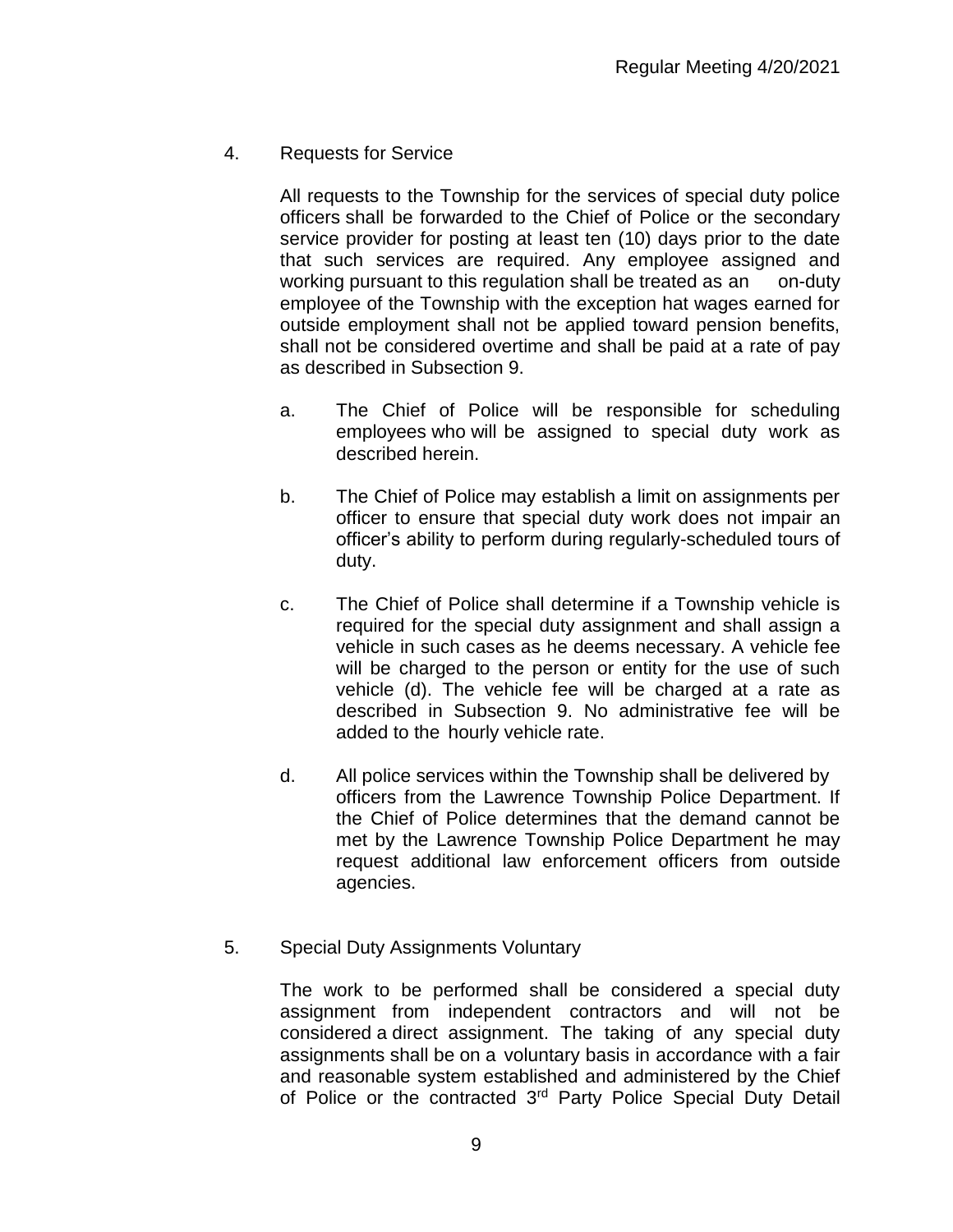Management System Company. Any employee of the Township assigned and working pursuant to this regulation shall be treated as an on-duty employee of the Township with the exception that wages earned for outside employment shall not be applied toward pension benefits, shall not be considered overtime and shall be paid at a rate of pay as described in Subsection 9.

The Township reserves the right to assign an on-duty employee to fill a special duty assignment that cannot be filled in such cases where the Chief of Police deems such action to be in the best interest of the Township. In such cases, the Township shall first have posted such assignment without attaining a qualified employee. Should an employee be assigned on-duty, the employee shall receive his/her regular rate of compensation for the assignment. The Township shall retain the right to bill for such an assignment.

6. Cancelation of Assignment

If an outside employment is canceled within twenty-four (24) hours, the officer will be paid a four (4) hour minimum at the appropriate rate.

7. Chief's Order to Vacate Assignment

The Chief of Police has the authority to order any employee to vacate or terminate any special duty assignment in response to emergency situations or whenever the assignment creates an unacceptable risk to health, safety and/or welfare of the employee and/or the public in the sole determination and discretion of the Chief of Police. The contractor shall not be responsible for any compensation for the time that the employee is away from the special duty assignment and shall have no claim for costs or damages against the Township, the Chief of Police or the employee arising from the termination of special duty assignment other than the prorated return of any costs prepaid to the Township.

8. Township to Provide Insurance Coverage

The Township shall be responsible to provide all necessary insurance coverage, as required by law, including, but not limited to, workers' compensation, public liability, and claims for damage, for personal injury including death or damage to property which may arise as a result of the Township's performance under the contract. The Township may, however, discipline or remove any employee from eligibility for special duty assignments if, in the opinion of the Chief of Police, his/her job performance or actions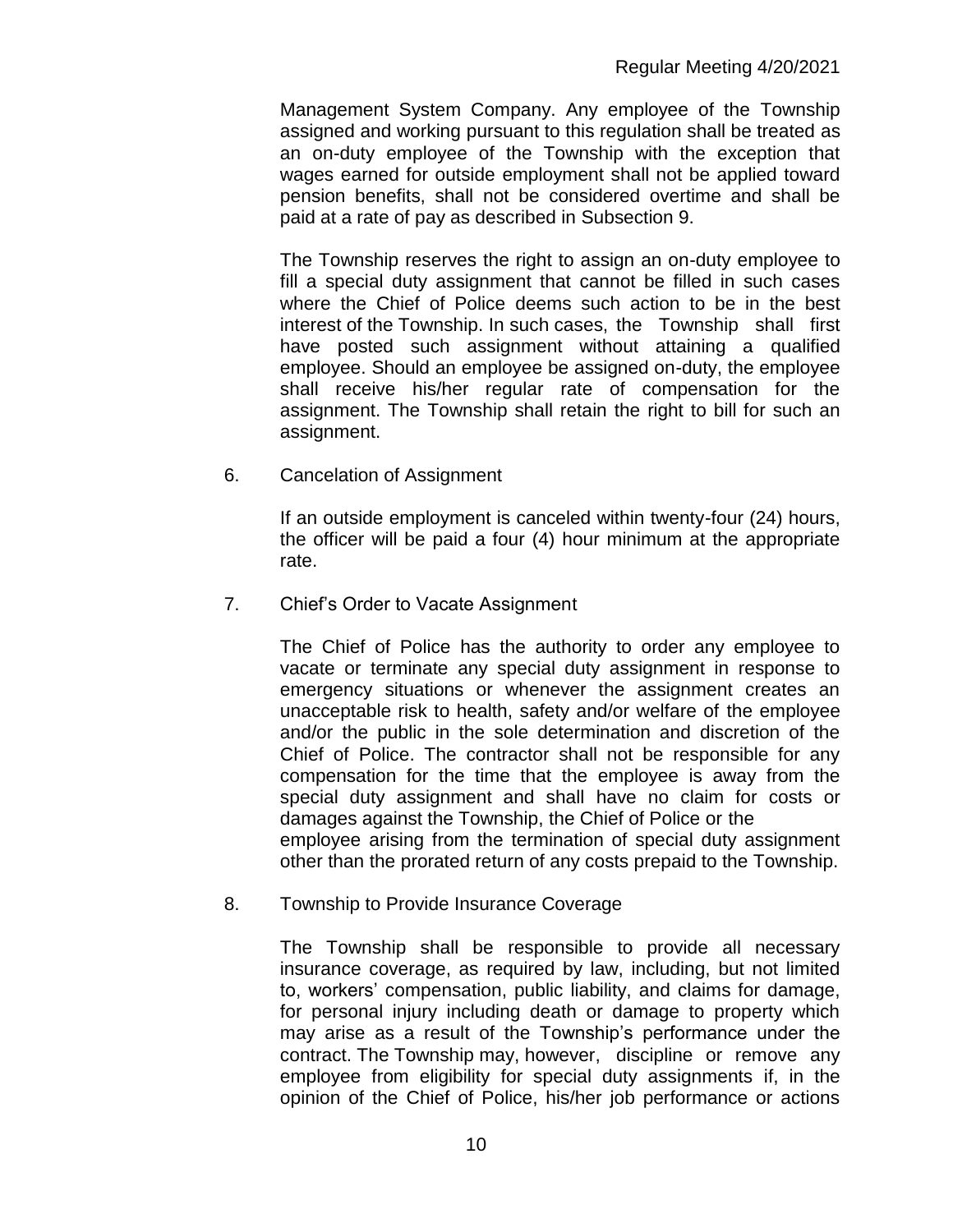place the Township in a position that may result in a claim for liability.

9. Rates of Compensation; Administrative Fee; Payment for Services Rate of compensation for contracting the services of special duty police officers shall be established as described herein:

Rates of Compensation; Administrative Fee; Payment for Services (hourly rates)

| School                                        | \$50.00  |
|-----------------------------------------------|----------|
| Non-Profit                                    | \$50.00  |
| Ewing Lawrence Sewerage Authority (ELSA)      | \$50.00  |
| 3rd Party/Traffic                             | \$85.00  |
| Holiday (observed)/Sunday (3rd Party/Traffic) | \$100.00 |
| Emergency (less than 24-hour notice)          | \$100.00 |
| <b>Marked Patrol Vehicle</b>                  | \$28.00  |
| Administrative Fee Per Officer Hour           | \$5.00   |

#### 10. Length of Assignment

The minimum payment for any assignment shall be four (4) hours at the appropriate rate described above.

### 11. Emergent Circumstances

Nothing contained herein shall prohibit special duty assignments where emergent conditions make compliance with one or more provision of this Ordinance infeasible.

- a. Where emergent circumstances result in a request for a special duty assignment, the Chief Financial Officer may waive the requirement of an escrow deposit as provided for in Section 1. Paragraph B. 2 'Administration by a 3rd Party Police Special Duty Detail Management System Company' and Section 1 paragraph B.3.a 'Escrow Accounts'.
- b. In emergent circumstances the Chief of Police may authorize a special assignment with less than the ten (10) day posting requirement provided for in paragraph B.4 'Requests for Service'.
- c. In emergent circumstances where a special duty assignment is requested within 48 hours; but, more than 4 hours of the special duty assignment an additional cost of \$10.00 per hour will be added to the officer's rate. Requests within 4 hour of the special duty assignment an additional cost of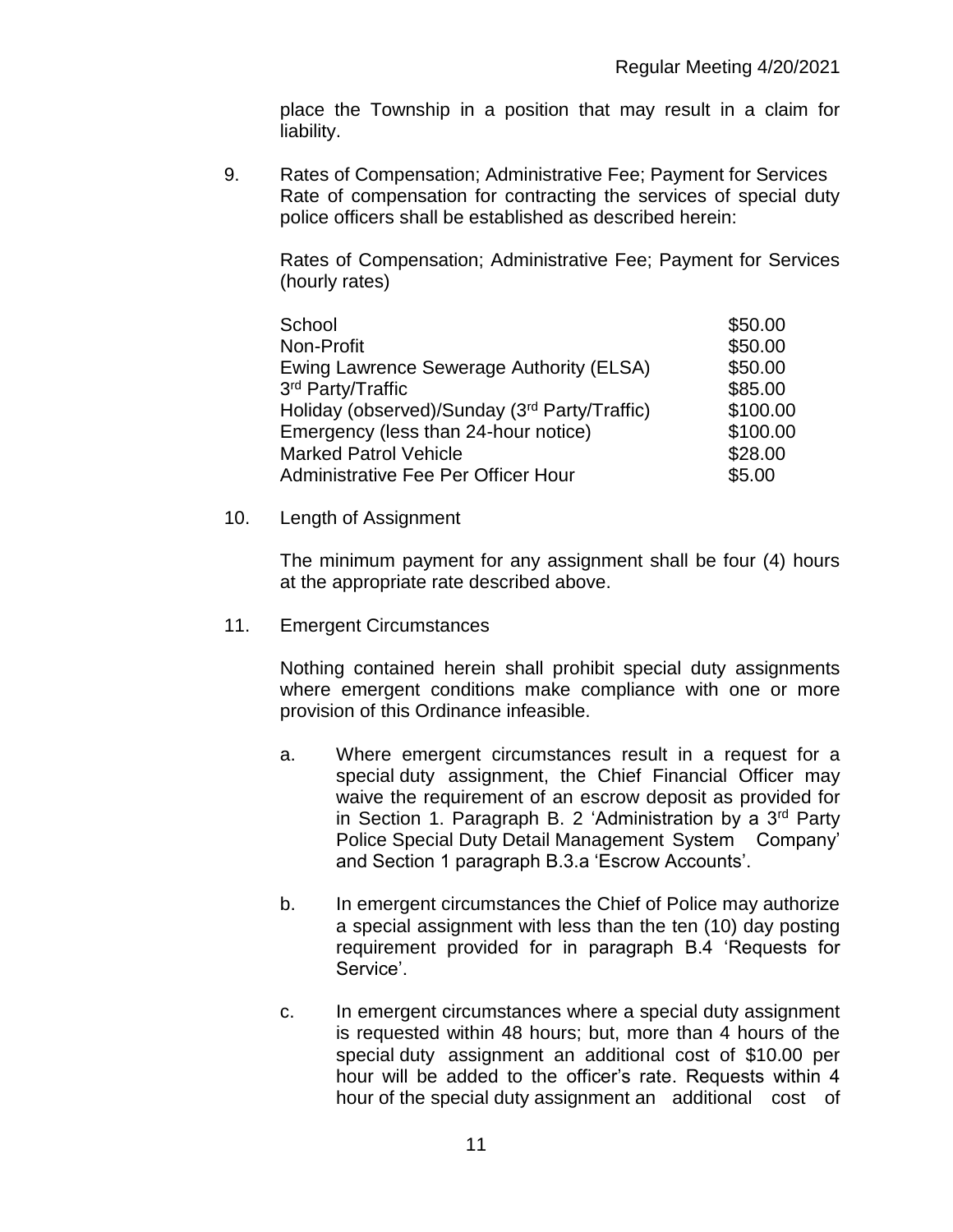\$25.00 per hour will be added to the officer's rate. The additional cost will assist in obtaining coverage during the late or emergent request for police services.

12. Violations and Penalties

Unless another penalty is provided by New Jersey Statute, every person, entity, contractor or utility convicted of a violation of a provision of this Chapter shall be subject to a fine of not less that \$250 or more than \$1,000. This fine is in addition to any outstanding funds owed to the Township or secondary service provider regarding services performed by the Lawrence Township Police Department.

Section II. Repealer

This Ordinance repeals and replaces Ordinance No. 2281-17 in its entirety as well as all ordinances or parts of same that are inconsistent with any provisions of this Ordinance.

Section III. Severability

If any section, paragraph, sentence, clause or phrase of this Ordinance shall be declared invalid for any reason, the remaining portions of said Ordinance shall not be affected thereby and shall remain in full force and effect.

Section IV. Effective Date

This Ordinance shall take effect twenty (20) days after adoption thereof.

The Ordinance was adopted after the public hearing thereon, on the following roll call vote:

| <b>COUNCIL</b>     | <b>AYE</b>                      | <b>NAY</b> | <b>PRESENT</b> | <b>ABSENT</b> | <b>ABSTAIN</b> | <b>MOVE</b> | <b>SECOND</b> |
|--------------------|---------------------------------|------------|----------------|---------------|----------------|-------------|---------------|
| <b>Mr. Bobbitt</b> | $\boldsymbol{\mathcal{L}}$      |            |                |               |                |             |               |
| Ms. Lewis          | -                               |            |                |               |                | n           |               |
| <b>Mr. Powers</b>  | ^                               |            |                |               |                |             |               |
| Mr. Rvan           | -<br>Δ                          |            |                |               |                |             |               |
| Mayor Kownacki     | w<br>$\boldsymbol{\mathcal{L}}$ |            |                |               |                |             |               |

 $\sim\sim\sim$ 

 Mayor Kownacki read by title, an ordinance entitled, "AN ORDINANCE AMENDING CHAPTER 156 'FEES' OF THE LAWRENCE TOWNSHIP ADMINISTRATIVE CODE"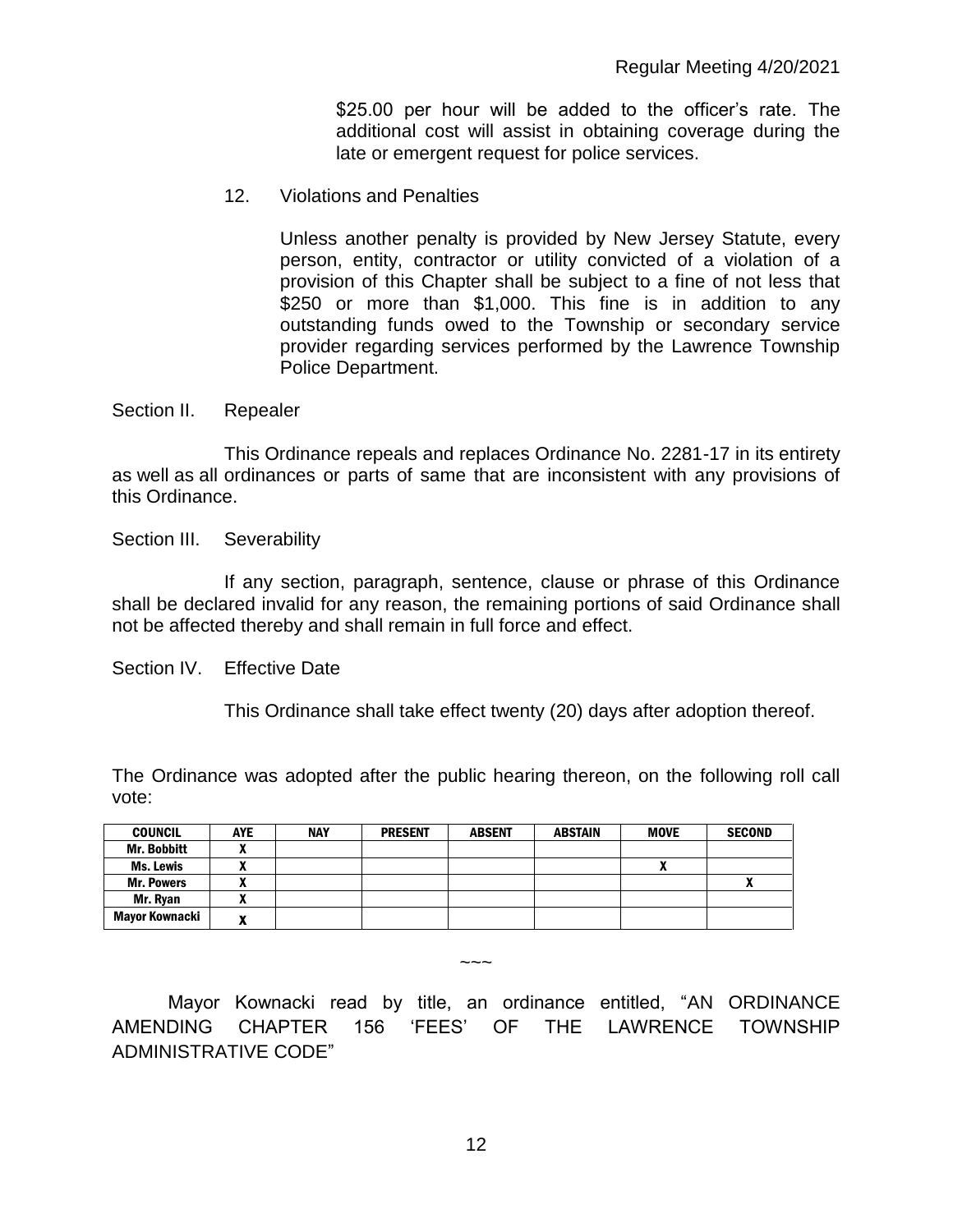### Ordinance No. 2389-21

#### AN ORDINANCE AMENDING CHAPTER 156 'FEES' OF THE LAWRENCE TOWNSHIP ADMINISTRATIVE CODE

WHEREAS, the Township of Lawrence occasionally receives OPRA requests for records that are processed and maintained by an outside vendor or vendors; and

WHEREAS, the applicable vendor at times charges the Township for the processing of these records requests; and

WHEREAS, as the fee or fees charged can vary due to the nature of the OPRA request that has been submitted to the Township thereby making it impossible to set an exact fee; and

WHEREAS, it is not fiscally responsible for the Township of Lawrence to provide this service at no cost to the requestor thereby causing said fee to be passed to the taxpayers of the Township.

NOW, THEREFORE, BE IT ORDAINED by the Township Council of the Township of Lawrence, County of Mercer, State of New Jersey, that said fee be charged to the requestor and must be submitted to the Township prior to the records request being submitted to the outside vendor for processing.

The Ordinance was adopted after the public hearing thereon, on the following roll call vote:

| <b>COUNCIL</b>     | <b>AYE</b> | <b>NAY</b> | <b>PRESENT</b> | <b>ABSENT</b> | <b>ABSTAIN</b> | <b>MOVE</b> | <b>SECOND</b> |
|--------------------|------------|------------|----------------|---------------|----------------|-------------|---------------|
| <b>Mr. Bobbitt</b> |            |            |                |               |                |             |               |
| <b>Ms. Lewis</b>   |            |            |                |               |                | A           |               |
| <b>Mr. Powers</b>  | ~          |            |                |               |                |             |               |
| Mr. Ryan           | n          |            |                |               |                |             |               |
| Mayor Kownacki     | -          |            |                |               |                |             |               |

Mayor Kownacki read by title, an ordinance entitled, "AN ORDINANCE AMENDING ORDINANCE NO. 2374-20 SALARY ORDINANCE OF THE TOWNSHIP OF LAWRENCE-UNCLASSIFIED AND/OR EXEMPT, SEASONAL, EMERGENCY (NON-UNION) EMPLOYEES FOR 2020-2021"

 $\sim\sim\sim$ 

Ordinance No. 2390-21

## AN ORDINANCE AMENDING ORDINANCE NO. 2374-20 SALARY ORDINANCE OF THE TOWNSHIP OF LAWRENCE UNCLASSIFIED AND/OR EXEMPT, SEASONAL,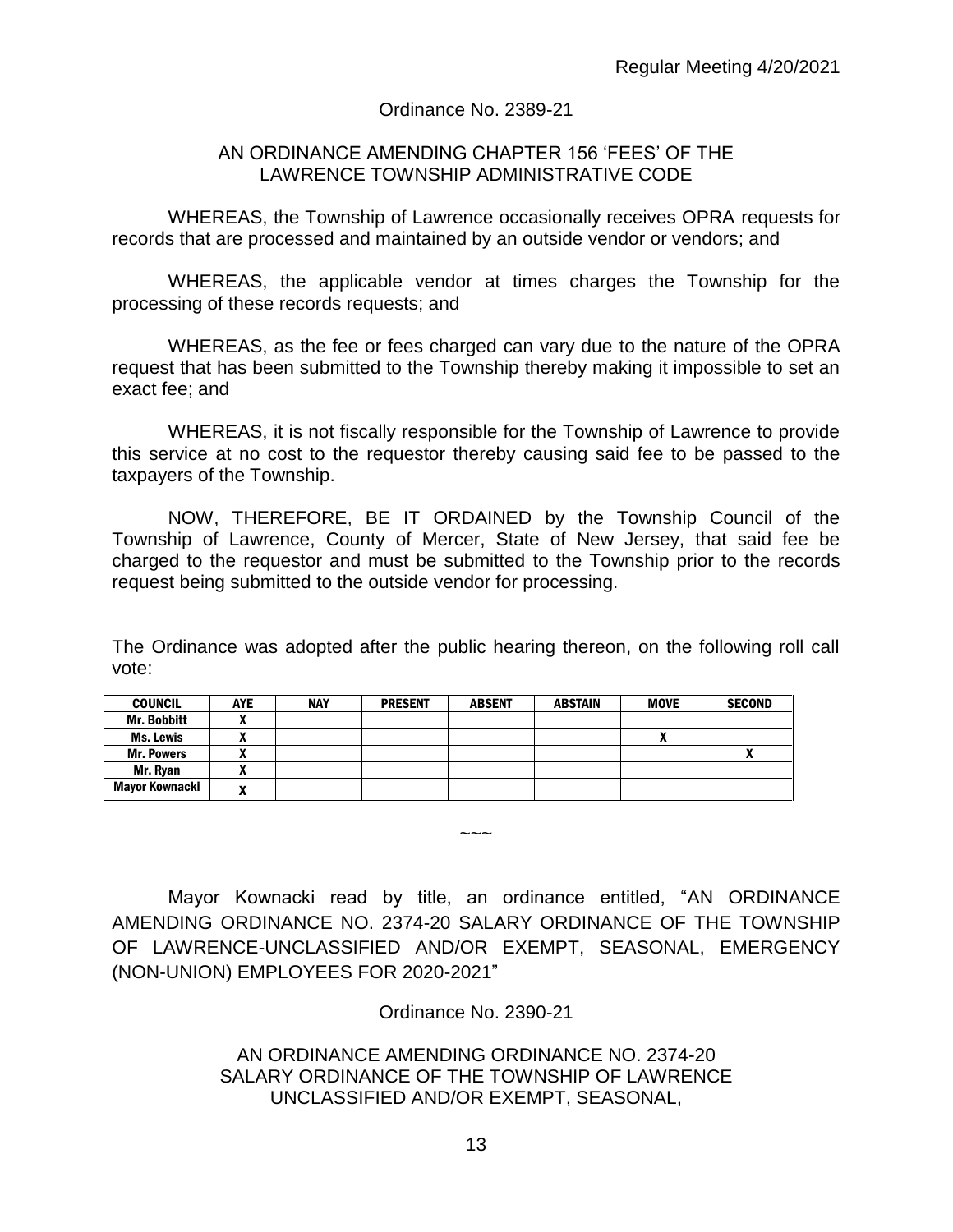### EMERGENCY (NON-UNION) EMPLOYEES FOR 2020-2021

BE IT ORDAINED by the Township Council of the Township of Lawrence, County of Mercer, State of New Jersey, as follows:

#### Section I. Short Title

This ordinance shall be known and may be recited as "The Salary Ordinance of the Township of Lawrence – Unclassified and/or Exempt, Seasonal, Emergency (non-union) Employees for 2020-2021."

#### Section II. Salaried Employees

The attached list of salaried positions and job titles, Schedule A and Schedule B, are hereby authorized and assigned the appropriate salary ranges for 2020-2021 and are determined by date of hire as an employee of Lawrence Township.

This ordinance will continue the Township's consistent policy of providing comparable fringe benefits to exempt employees during their active service as that provided to Supervisors, CWA Local 1032, through their collective bargaining agreement. The Township will still maintain the flexibility of granting retiree benefits to exempt employees hired after January 1, 2011. Accordingly, employees covered by this ordinance that are eligible for health and/or prescription benefits shall contribute to the cost of the said health benefit premium for medical and prescription coverage as required by law, specifically Chapter 78, P.L. 2011. All employees hired on or after January 1, 2014 shall contribute based upon the year four rates specified by said law and to be made an Appendix to a successor Agreement.

### Section III. Part-Time or Seasonal Employees

| Position of Job Title                | <b>Basis</b> | 2020                       | 2021                   |
|--------------------------------------|--------------|----------------------------|------------------------|
| <b>Armed Court Attendant</b>         | Hourly       | \$26.05                    | \$26.57                |
| <b>Emergency Medical Technician</b>  | Hourly       | \$23.05                    | \$23.51                |
| Firefighter                          | Hourly       | \$18.89                    | \$19.27                |
| Laborer (Seasonal)                   | Hourly       | \$12.75                    | \$13.01                |
| Life Guard                           | Hourly       | Federal Minimum Wage up to | <b>Federal Minimum</b> |
|                                      |              | \$16.19                    | Wage up to             |
| <b>Recreation Aid</b>                | Hourly       | Federal Minimum Wage up    | <b>Federal Minimum</b> |
|                                      |              | to \$36.45                 | Wage up to             |
|                                      |              |                            |                        |
| <b>Recycling Coordinator</b>         | Per Annum    | \$8,576                    | \$8,748                |
| Municipal Alliance Grant Coordinator | Per Annum    | \$2,550                    | \$2,601                |
| <b>Fire Crew Coordinator</b>         | Per Annum    | \$4,415                    | \$4,503                |
| School Traffic Guard                 | Hourly       | \$18.11                    | \$18.47                |

The following part-time or seasonal positions and job titles are hereby authorized and assigned the following pay maximums commencing January 1, 2020 and January 1, 2021: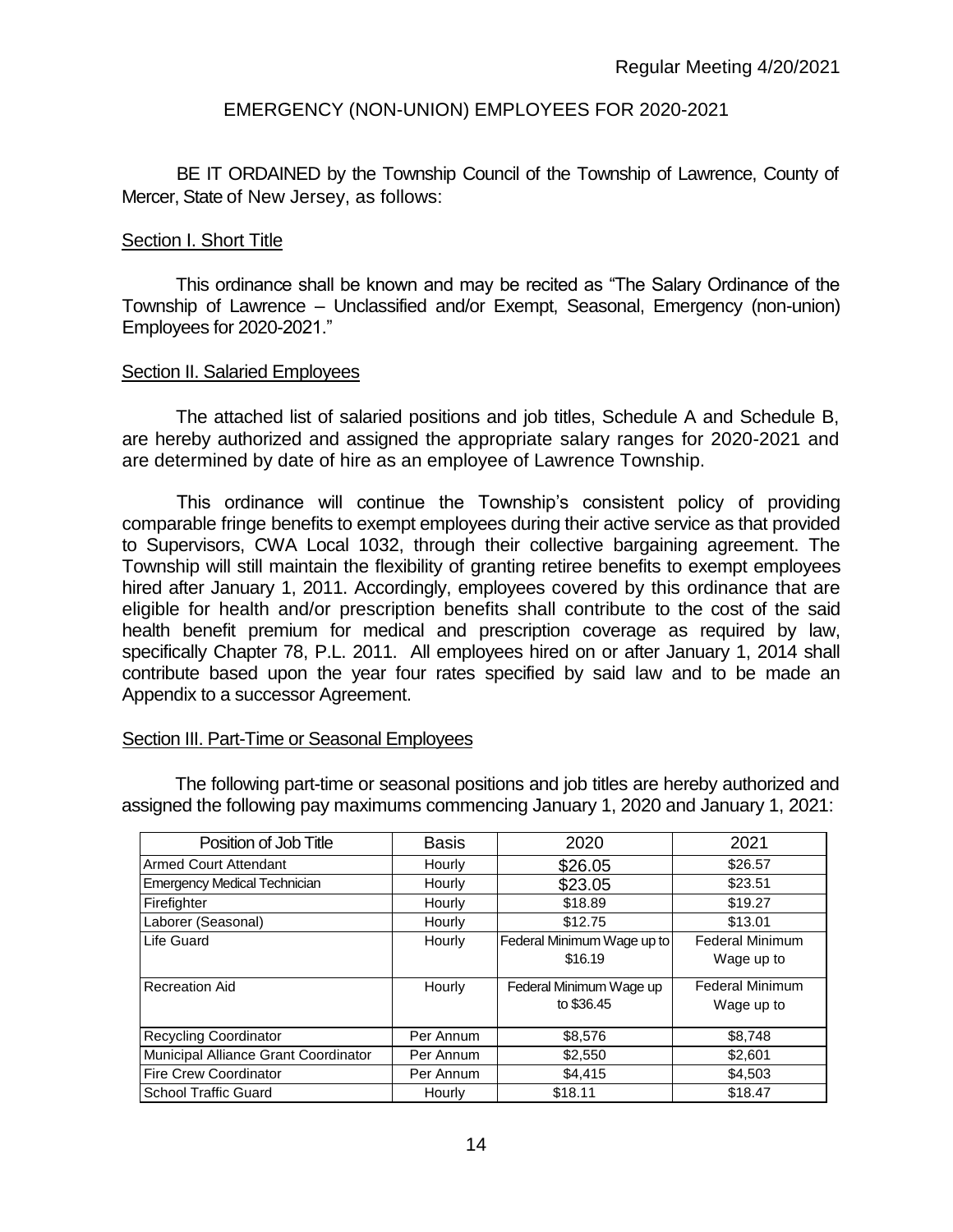## Regular Meeting 4/20/2021

| Secretary/Board & Committee                      | Per Annum*    | \$1,800.00                                  | \$1,800.00                                  |
|--------------------------------------------------|---------------|---------------------------------------------|---------------------------------------------|
| Tax Search Officer                               | Per Annum     | \$12,024                                    | \$12,264                                    |
| Zoning Officer                                   | Per Annum     | \$5,594                                     | \$5,706                                     |
| Affordable Housing Liaison                       | Per Annum     | 5.000                                       | \$6,000                                     |
| Affordable Housing Resale                        | Per Showing   | \$100                                       | \$100                                       |
| Fire Department Liaison                          | <b>Hourly</b> | \$25.00                                     | \$25.00                                     |
| Deputy Registrar Vital Statistics                | Per Annum     | \$2,500                                     | \$2,500                                     |
| <b>Municipal Court Attendee</b>                  | Hourly        | \$23.37                                     | \$23.84                                     |
| <b>SLEO Class III</b>                            | Hourly        | \$28.50                                     | \$29.07                                     |
| Park Attendant                                   | Hourly        | \$15.56                                     | \$15.87                                     |
| <b>Emergency Response Specialist Coordinator</b> | Monthly       |                                             | \$5,000                                     |
| All Others                                       | Hourly        | <b>Federal Minimum</b>                      | <b>Federal Minimum</b>                      |
|                                                  |               | Wage up to Step1 In Applicable<br>Job Title | Wage up to Step1 In<br>Applicable Job Title |

\* Denotes title paid monthly. All other titles bi-weekly.

#### **Section IV. Eligibility**

The ranges in Section II of this ordinance shall pertain to individuals employed by the Township of Lawrence on or after the effective date of this ordinance.

#### Section V. Longevity

A. Each employee hired before January 1, 2013 and covered by this agreement shall in addition to his/her regular wages and benefits, be paid longevity based upon years of service as of December 31, 2013 with the Township in accordance with the following amounts. Said amounts to be paid to an employee shall not be adjusted beyond the longevity amount being received by an eligible employee as of December 31, 2013. Longevity shall be pensionable and included as part of the employee's regular pay. Any employee hired on or after January 1, 2014 shall not be eligible to receive longevity pay at any time in the future.

Length of Service

| Beginning in year 8 through year 11                 | \$800   |
|-----------------------------------------------------|---------|
| Beginning the $12th$ year through year 15           | \$1,100 |
| Beginning the 16 <sup>th</sup> year through year 19 | \$1,400 |
| Beginning the 20 <sup>th</sup> year through year 23 | \$1,700 |
| Beginning the $24th$ year through year 27           | \$2,000 |
| Beginning the 28 <sup>th</sup> year and beyond      | \$2,300 |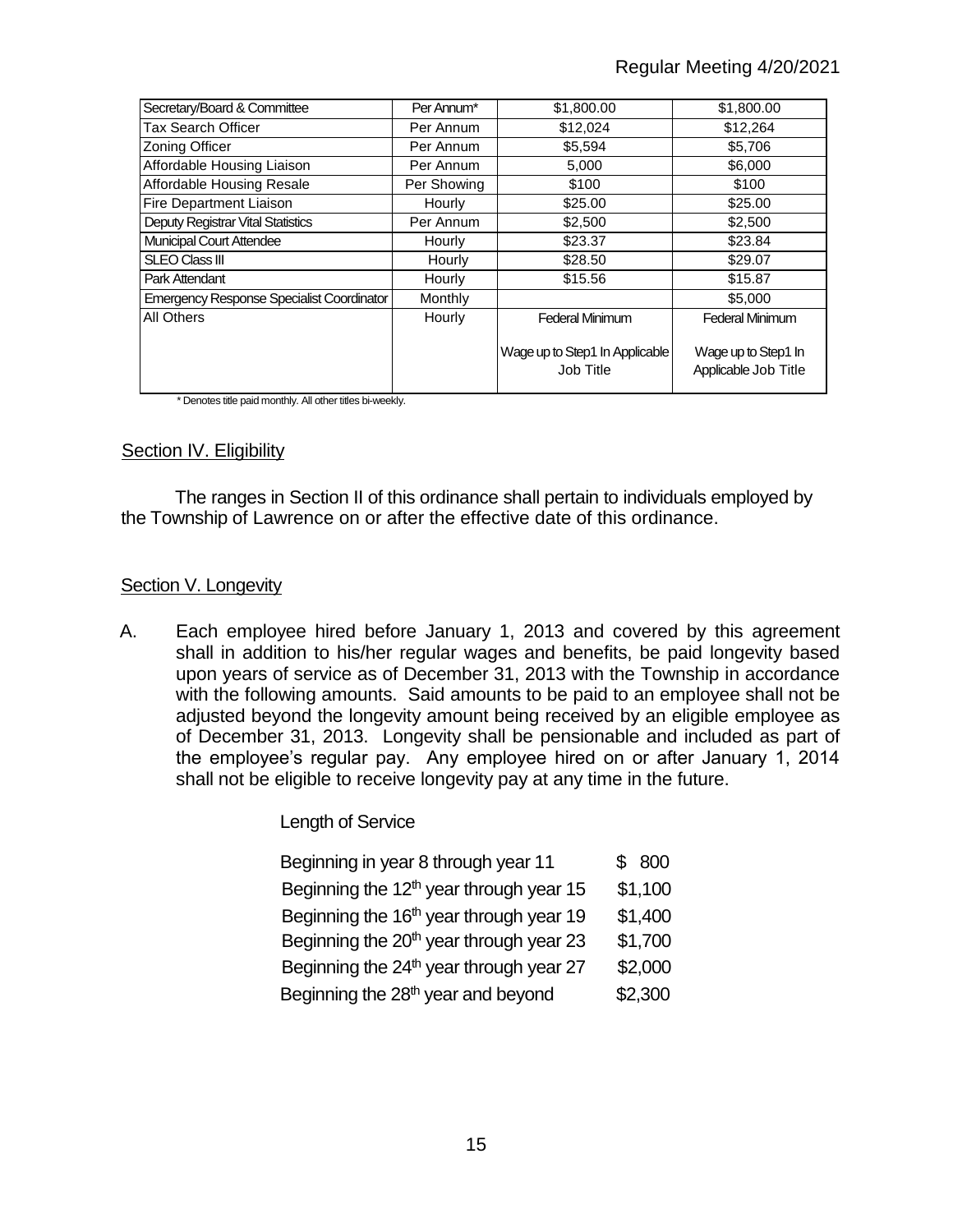## Section VI. Other Personnel and Working Conditions

All other functions, responsibilities and rights not specifically enumerated in prior sections of this ordinance shall be judged to be within the province of management, subject only to the laws, rules and regulations of the New Jersey Department of Personnel, the provisions contained in applicable agreements (if any) or policy manuals, and by the issuance of Administrative Directives by the Municipal Manager.

### Section VII. Repealer

All other ordinances or parts of ordinances adopted prior to the date of this ordinance that are inconsistent with the provisions of this ordinance, are hereby repealed insofar as they relate to or concern the job classifications, salaries and benefits listed in this ordinance.

#### Section VIII. Severability

If any section, paragraph, sentence, clause, or phrase of this ordinance shall be declared invalid for any reason, the remaining portions of said ordinance shall not be affected thereby and shall remain in full force and effect.

#### Section IX. Effective Date

- A. This ordinance shall take effect immediately upon adoption.
- B. All salary or compensation provided for and by this ordinance shall be effective the first day of January.

The Ordinance was adopted after the public hearing thereon, on the following roll call vote:

| <b>COUNCIL</b>        | <b>AYE</b>                 | <b>NAY</b> | <b>PRESENT</b> | <b>ABSENT</b> | <b>ABSTAIN</b> | <b>MOVE</b> | <b>SECOND</b> |
|-----------------------|----------------------------|------------|----------------|---------------|----------------|-------------|---------------|
| <b>Mr. Bobbitt</b>    | $\boldsymbol{\mathcal{L}}$ |            |                |               |                |             |               |
| <b>Ms. Lewis</b>      |                            |            |                |               |                | ^           |               |
| <b>Mr. Powers</b>     | A                          |            |                |               |                |             | v             |
| Mr. Ryan              | ~                          |            |                |               |                |             |               |
| <b>Mayor Kownacki</b> |                            |            |                |               |                |             |               |

Mayor Kownacki read by title, an ordinance entitled, "ORDINANCE AMENDING THE LAND USE ORDINANCE OF THE TOWNSHIP TO ADD SECTION 409A, THE APARTMENT AND TOWNHOUSE 4 DISTRICT"

 $\sim\sim\sim$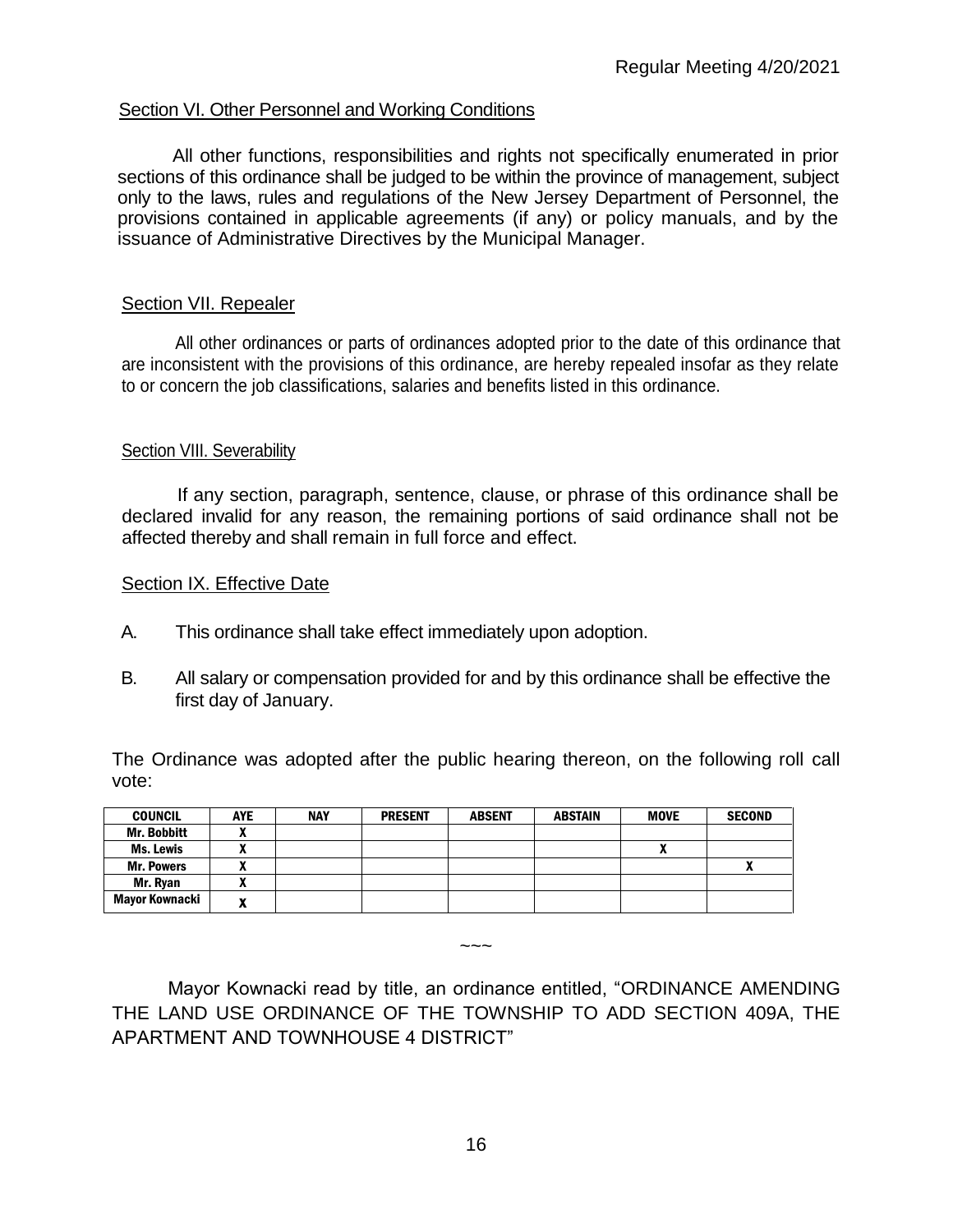#### Ordinance No. 2391-21

#### ORDINANCE SUPPLEMENTING THE

#### LAND USE ORDINANCE

#### OF THE TOWNSHIP OF LAWRENCE

#### TO ADD SECTION 409A, THE APARTMENT AND

#### TOWNHOUSE 4 DISTRICT

WHEREAS, the Township Council of the Township of Lawrence ("Township Council"), a municipal corporation in the County of Mercer, State of New Jersey, finds that the public health, safety, morals, and general welfare of the community shall be promoted by the revision and amendment of the Land Use Ordinance ("LUO") of the Township to implement the Housing Element and Fair Share Plan of the municipality; and

 WHEREAS, the Planning Board of the Township of Lawrence has adopted a Master Plan that comprehensively provides a foundation for the appropriate use, regulation and development of lands for affordable housing in the Township in a manner which will promote the public health, safety, morals, and general welfare; and

WHEREAS, the Municipal Land Use Law at *N.J.S.A.* 40:55D-62a requires substantial consistency of the provisions regulating zoning and land use with the adopted Master Plan; and

WHEREAS, the Planning Board has determined that the revisions and amendments to the Land Use Ordinance set forth herein are consistent with the goals and objectives of the Master Plan and more specifically the Housing Element to complete the necessary steps to obtain an amended Judgment of Repose from the Court and therefore favorably recommends to the Township Council that Section 409A of the LUO be so amended.

NOW, THEREFORE, BE IT ORDAINED, by the Township Council of the Township of Lawrence that the Land Use Ordinance be hereby amended as follows:

**Section 1**. §409A, Apartment and Townhouse 4 District ("AT-4"), shall be added to the LUO as follows:

### **§ 409A Apartment and Townhouse 4 Residential District (AT-4).**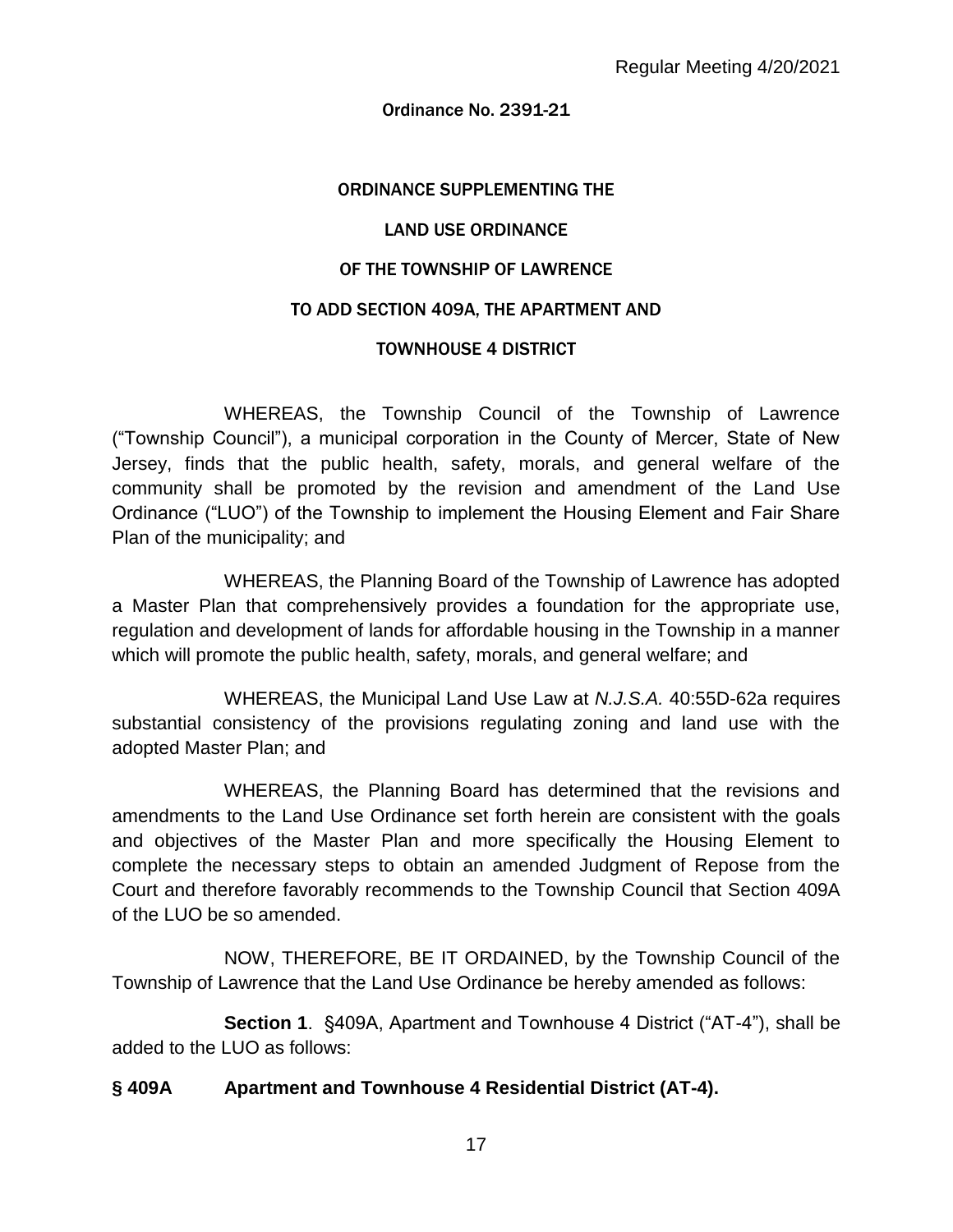- A. Purpose. The Apartment and Townhouse 4 residential zone (AT-4) is intended to provide for dwellings in a garden apartment, multi-story or townhouse configuration at moderate multi-family densities. The AT-4 residential zone shall be applicable to the property identified as Block 701, Lot 39 on the Lawrence Township Tax Maps.
- B. Permitted Uses. In the AT-4 zone, no lot shall be used and no structure shall be erected, altered or occupied for any purpose except the following:
	- 1. Apartments.
	- 2. Townhouses.
	- 3. Common open space.
	- 4. Conservation.
	- 5. Municipal use.
- C. Accessory Uses Permitted. Any of the following uses may be permitted when used in conjunction with a principal use and conforming to the applicable subsection in §428:
	- 1. Home occupation.
	- 2. Community center for the common use of residents.
	- 3. Community swimming pool for the common use of residents.
	- 4. Private residential tool shed on fee simple lots, only, not exceeding 108 square feet.
	- 5. Outdoor recreational facilities, including tennis or other court sports.
	- 6. Off-street parking and private garages.
	- 7. Decks and above ground private swimming pools for fee simple townhouses.
	- 8. Fences, walls, gazebos, mail kiosks and other street furniture.
	- 9. Signs.
	- 10. Satellite dish and television antennae.
	- 11. Maintenance building.
	- 12. Accessory uses customarily incidental to a principal use.
- D. Required Use. A minimum of twenty-two (22) family rental units in the AT-4 development shall be affordable to households of low and moderate income pursuant to Article X of this Ordinance and the terms of the municipal developer's agreement, provided the developer's agreement is approved by the Superior Court of New Jersey following a duly noticed fairness hearing under the Mount Laurel doctrine.
- E. General District Regulations. In the AT-4 district, the following general regulations shall apply:
	- 1. Minimum gross acreage of tract: 7 acres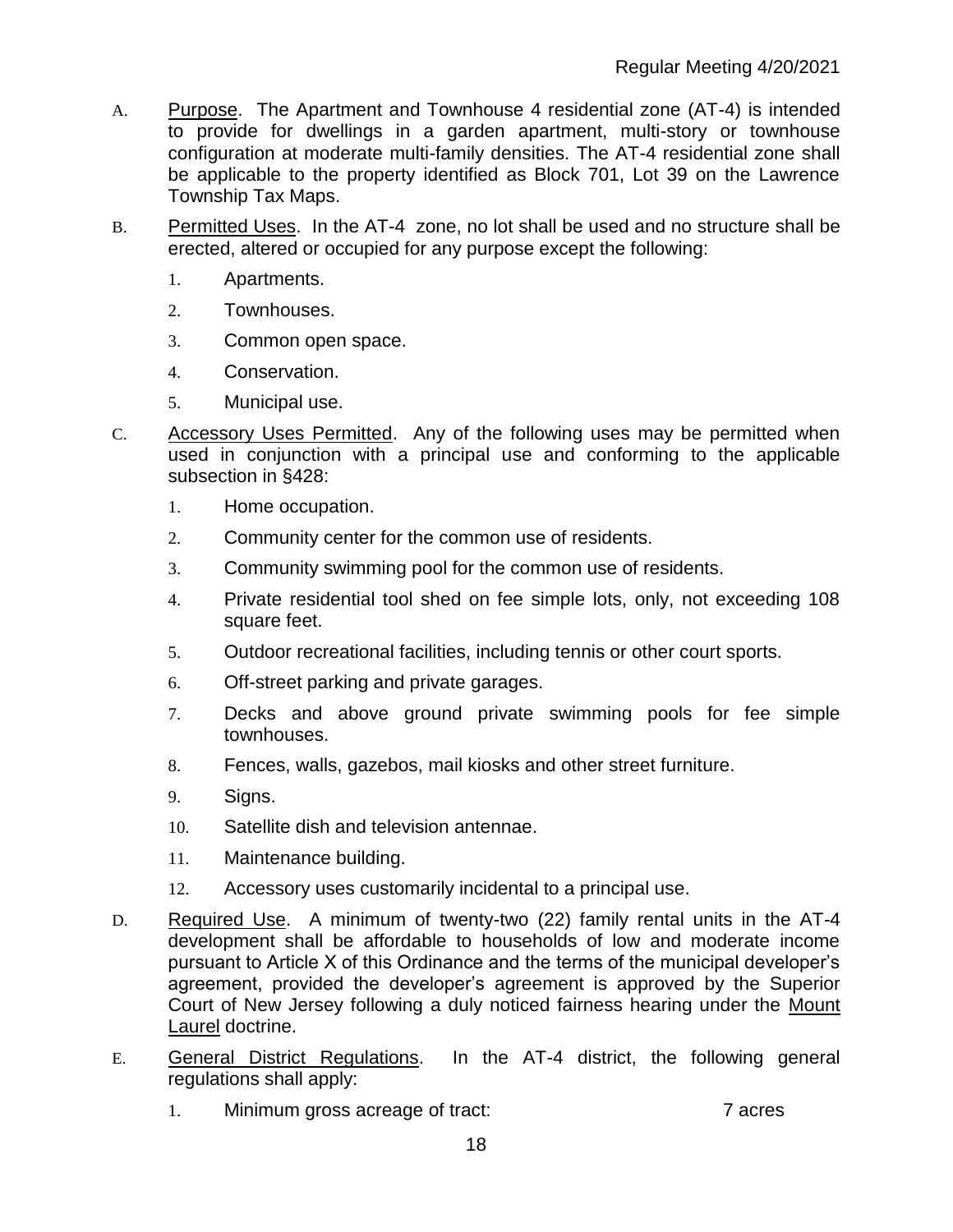|     |                                                                                                                                                                                                                             |                                                                        |                         | nogalar mooting -720/2021 |  |  |
|-----|-----------------------------------------------------------------------------------------------------------------------------------------------------------------------------------------------------------------------------|------------------------------------------------------------------------|-------------------------|---------------------------|--|--|
| 2.  |                                                                                                                                                                                                                             | Minimum buildable land area of tract:                                  |                         | 4 acres                   |  |  |
| 3.  |                                                                                                                                                                                                                             | Maximum gross density:                                                 | 18 units per acre       |                           |  |  |
| 4.  |                                                                                                                                                                                                                             | Minimum open space:                                                    | 30% of total tract area |                           |  |  |
| 5.  |                                                                                                                                                                                                                             | Minimum tract frontage on a public or private right-of-way:            |                         | 40 feet                   |  |  |
| 6.  |                                                                                                                                                                                                                             | Building setback from tract perimeter: 50 feet from any tract boundary |                         |                           |  |  |
| 7.  | Parking area or internal driveway or street setback (excluding<br>entrances and exits) from tract perimeter:<br>25 feet                                                                                                     |                                                                        |                         |                           |  |  |
| 8.  |                                                                                                                                                                                                                             | Maximum number of dwelling units in one building:                      |                         |                           |  |  |
|     | a.                                                                                                                                                                                                                          | Building with all townhouses:                                          |                         | 8 units                   |  |  |
|     | $\mathbf{b}$ .                                                                                                                                                                                                              | Building with all apartments:                                          |                         | 27 units                  |  |  |
|     | $\mathbf{c}$ .                                                                                                                                                                                                              | Building with both dwelling types:                                     |                         | 16 units                  |  |  |
| 9.  |                                                                                                                                                                                                                             | Minimum distance between buildings:                                    |                         |                           |  |  |
|     | a.                                                                                                                                                                                                                          | From the front or back of any building to any other building:          |                         |                           |  |  |
|     |                                                                                                                                                                                                                             |                                                                        |                         | 50 feet                   |  |  |
|     | $b$ .                                                                                                                                                                                                                       | From the side of any building to any other building:                   |                         | 20 feet                   |  |  |
|     | $\mathbf{c}$ .                                                                                                                                                                                                              | From any common parking area to a building:                            |                         | 5 feet                    |  |  |
|     | The Planning or Zoning Board, after due consideration of plans,<br>d.<br>testimony, or other evidence, may waive strict compliance with this<br>subsection to further the architectural relationship of building<br>groups. |                                                                        |                         |                           |  |  |
| 10. | Maximum building height:<br>3 stories not to exceed 45 feet                                                                                                                                                                 |                                                                        |                         |                           |  |  |
| 11. | 240 feet<br>Maximum building length through the long axis:                                                                                                                                                                  |                                                                        |                         |                           |  |  |

- 12. Any development incorporating both apartments and townhouses shall be limited to a total of 80% of either type of unit.
- 13. Each development shall have an active and/or passive recreation area of at least 7,500 square feet and a community center of at least 3,500 square feet available to all tenants or owners.
- 14. Public water and sewer. All such development shall be served by public water and public sanitary sewer.
- F. Area, Yard, Height and Building Coverage. Except as otherwise modified, the following bulk standards shall apply to all buildings:
	- 1. Townhouses with fee simple lots:

| Minimum lot area:     | 1,200 sf.          |
|-----------------------|--------------------|
| Minimum lot frontage: | 20 feet (per unit) |
|                       |                    |

c. Minimum lot width: 20 feet (per unit)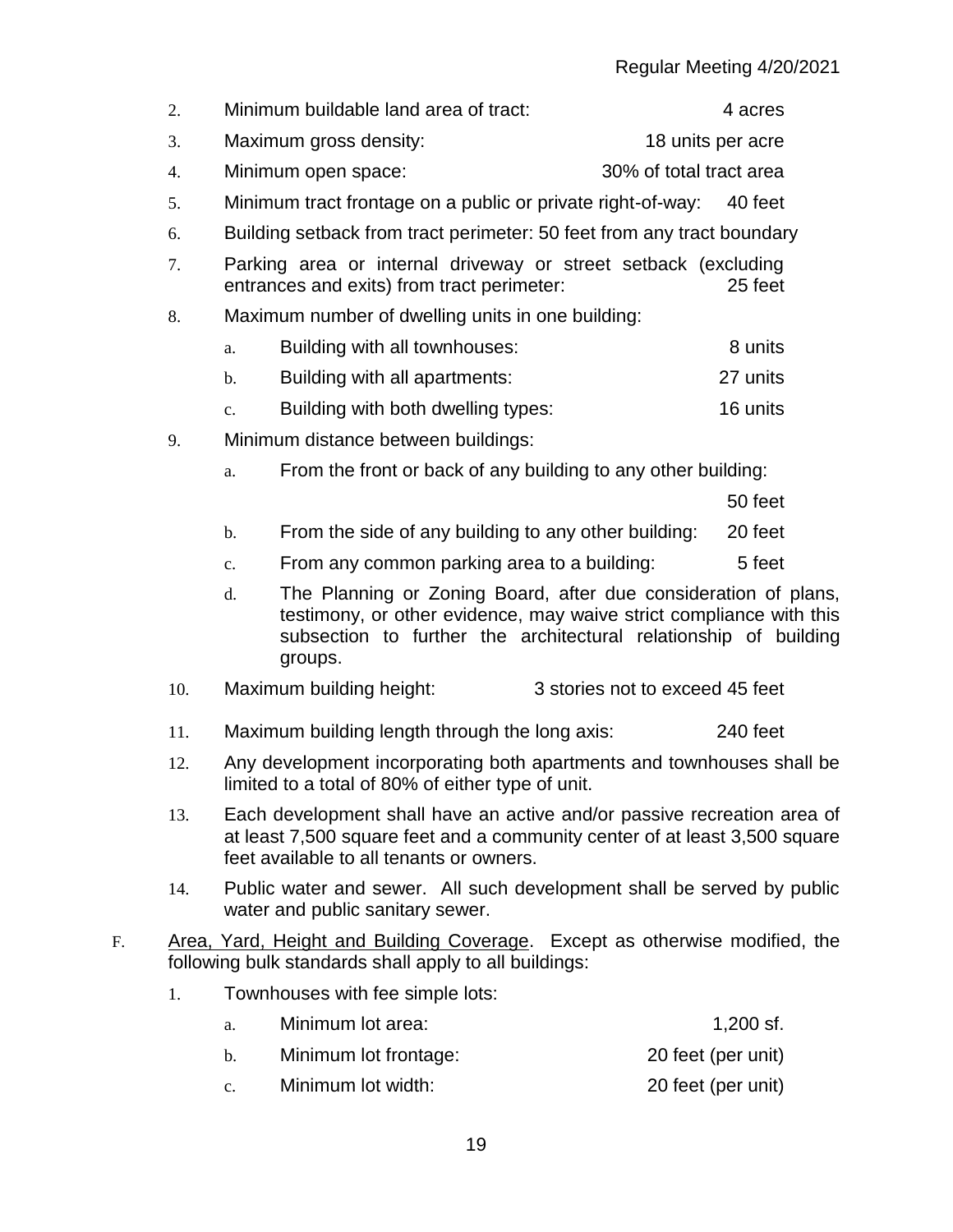- d. Minimum front yard:
	- (1) 30 feet for units with garages or driveways;
	- (2) 15 feet for units without garages or driveways
- e. Minimum side yard: 0 feet if adjoining another unit, 15 feet if an outside wall
- f. Minimum rear yard:
	- (1) 20 feet
	- (2) 5 feet for a rear entry garage from an alley.
- 2. Additional townhouse requirements:
	- a. Minimum unit width: 20 feet

- b. A minimum of 300 square feet of storage shall be provided for each unit in the basement, attic or other area attached to unit for storage of garbage, recyclables in the front of the unit, bicycles, garden equipment, or other common household items.
- 3. Apartments.
	- a. The minimum size for each apartment shall be 550 square feet.
	- b. Each unit above the ground floor shall have a balcony or terrace of at least 50 square feet in area unless common open space for all units is provided as indicated in –E.13, hereinabove.
- 4. Accessory Structures.
	- a. Accessory structures for individual units shall not be permitted in any front yard area. Such structures shall not be located closer than 5 feet to a property line.
	- b. Community centers and recreational buildings shall conform to the general district requirements in this section.
	- c. Common garages or carports providing shelter for the motor vehicles of residents shall conform to the setback requirements for parking areas in this section, except that no such accessory building or structure is located in a front yard.

**Section 2**. §301, Zoning Map, shall be modified by removing the HC District and adding the designation of AT-4 District to Block 701, Lot 39.

**Section 3**. Continuation. In all other respects, the Land Use Ordinance of the Township of Lawrence shall remain unchanged.

**Section 4.** Severability. If any portion of this Ordinance is for any reason held to be unconstitutional or invalid by a court of competent jurisdiction, such decision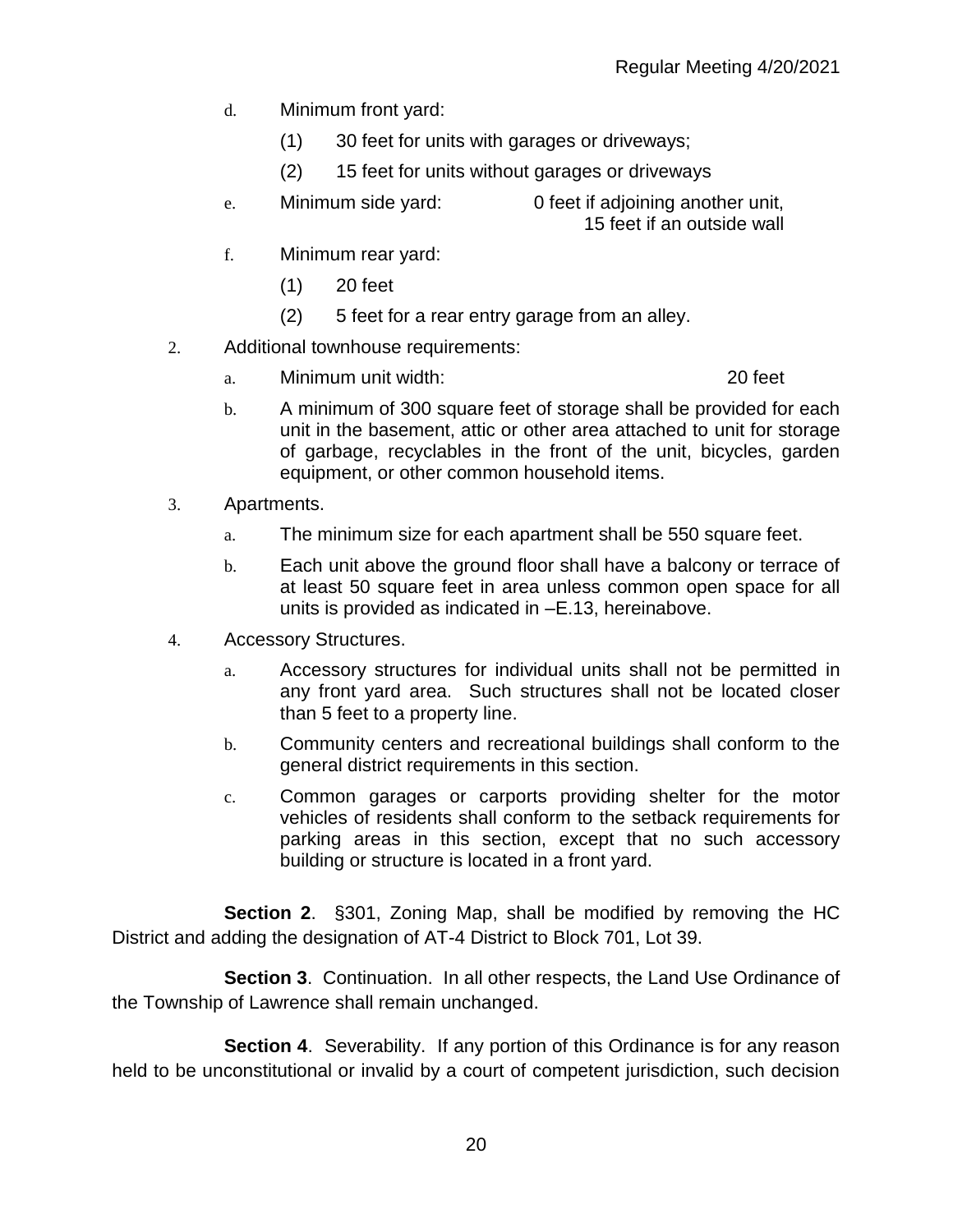shall not affect the validity of the Land Use Ordinance as a whole, or any other part thereof.

**Section 5**. Repealer. All ordinances or parts of ordinances which are inconsistent with the provisions of this Ordinance are hereby repealed to the extent of such inconsistency only.

**Section 6**. Enactment. This Ordinance shall take effect upon the filing thereof with the Mercer County Planning Board after final passage, adoption, and publication by the Township Clerk of the Township of Lawrence in the manner prescribed by law.

Councilman Bobbitt made a motion to amend Ordinance 2391-21 to delete Section F-3.C ( storage requirements) which he indicated was discussed at last night's Planning Board Meeting and this being a recommendation that was sent back from the Board for Council's approval tonight.

The Ordinance was adopted (as amended) on the following roll call vote:

| <b>COUNCIL</b>        | <b>AYE</b> | <b>NAY</b> | <b>PRESENT</b> | <b>ABSENT</b> | <b>ABSTAIN</b> | <b>MOVE</b> | <b>SECOND</b> |
|-----------------------|------------|------------|----------------|---------------|----------------|-------------|---------------|
| <b>Mr. Bobbitt</b>    |            |            |                |               |                |             |               |
| Ms. Lewis             |            |            |                |               |                |             |               |
| <b>Mr. Powers</b>     |            |            |                |               |                |             |               |
| Mr. Ryan              |            |            |                |               |                |             |               |
| <b>Mayor Kownacki</b> | ~          |            |                |               |                |             |               |

The Ordinance was adopted after the public hearing thereon, on the following roll call vote:

 $\sim\sim\sim$ 

| <b>COUNCIL</b>        | <b>AYE</b> | <b>NAY</b> | <b>PRESENT</b> | <b>ABSENT</b> | <b>ABSTAIN</b> | <b>MOVE</b> | <b>SECOND</b> |
|-----------------------|------------|------------|----------------|---------------|----------------|-------------|---------------|
| <b>Mr. Bobbitt</b>    |            |            |                |               |                |             |               |
| <b>Ms. Lewis</b>      |            |            |                |               |                | ,,          |               |
| <b>Mr. Powers</b>     |            |            |                |               |                |             |               |
| Mr. Ryan              |            |            |                |               |                |             |               |
| <b>Mayor Kownacki</b> | . .        |            |                |               |                |             |               |

## **Manager's Report –**

Mr. Nerwinski reported that he has provided the Council with all the materials related to the 2021 Municipal Budget and today is the day for the public hearing and adoption of the 2021 Budget which is a two-step process. The first being the consideration of Resolution 141-21, Authorizing the Budget to be Read by Title Only, pursuant to the New Jersey budget law that requires the Governing Body to adopt this resolution prior to the adoption of the budget, Resolution 142-21, Authorizing the

---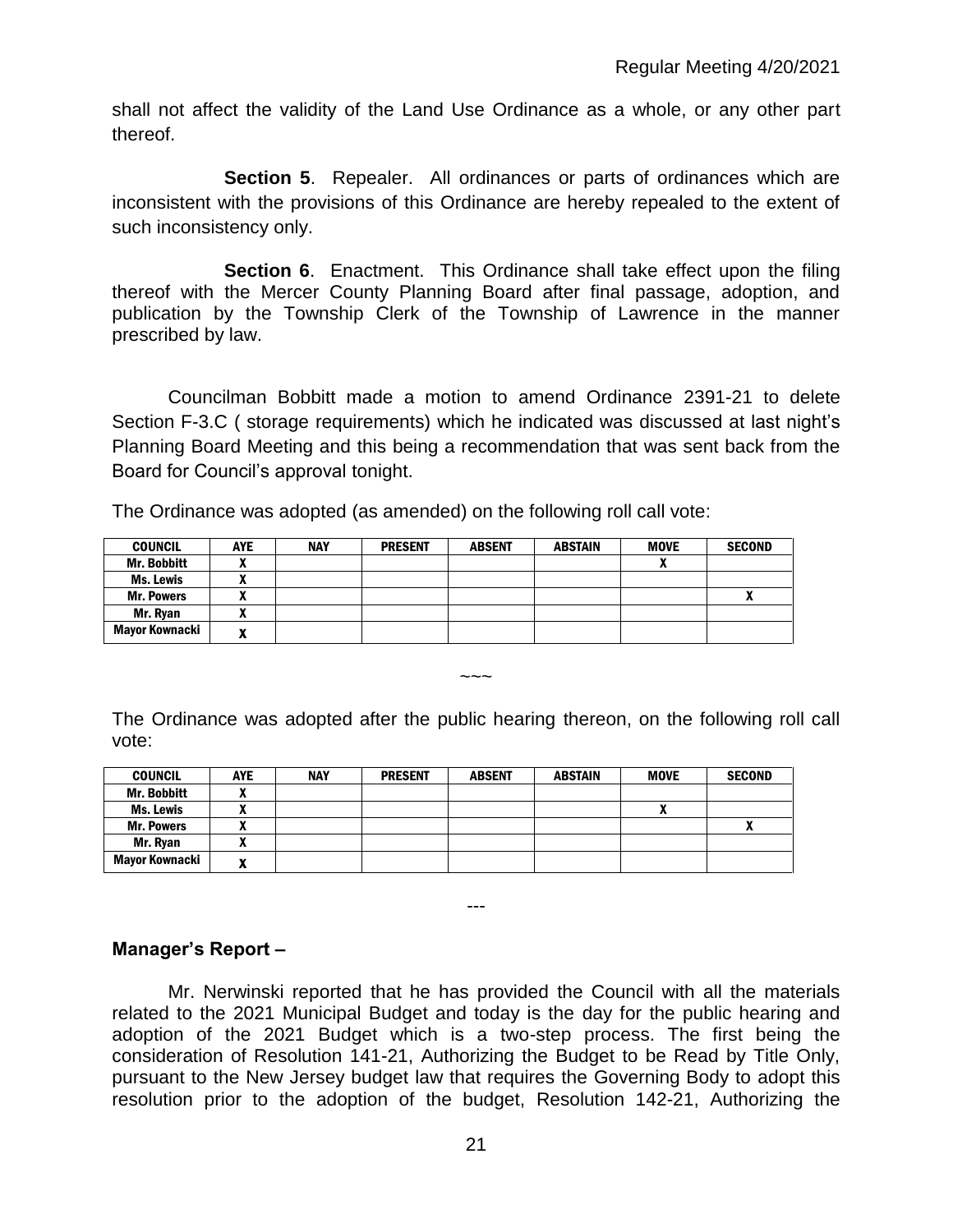Adoption of the 2021 Municipal Budget, as it has been historically voted on and done in the past.

The 2021 budget to Read by Title Only was then presented as follows:

## **Authorizing that the 2021 Budget to be Read by Title Only**

Resolution No. 141-21

WHEREAS, N.J.S.A. 40A:4-8 provides that the budget be read by title only at the time of the public hearing if a resolution is passed by not less than a majority of the full governing body, providing that at least one week prior to the date of hearing a complete copy of the approved budget as advertised has been posted in the Municipal Building and copies have been made available by the Clerk to persons requiring them; and

WHEREAS, these two conditions have been met;

NOW, THEREFORE, BE IT RESOLVED by the Township Council of the Township of Lawrence, County of Mercer, State of New Jersey, that the budget shall be read by title only.

Resolution Nos. 141-21 (12-A) was approved by the following roll call vote:

| <b>COUNCIL</b>     | <b>AYE</b> | <b>NAY</b> | <b>PRESENT</b> | <b>ABSENT</b> | <b>ABSTAIN</b> | <b>MOVE</b> | <b>SECOND</b> |
|--------------------|------------|------------|----------------|---------------|----------------|-------------|---------------|
| <b>Mr. Bobbitt</b> |            |            |                |               |                |             |               |
| Ms. Lewis          |            |            |                |               |                |             |               |
| <b>Mr. Powers</b>  |            |            |                |               |                |             |               |
| Mr. Rvan           | ,,,        |            |                |               |                |             |               |
| Mayor Kownacki     |            |            |                |               |                |             |               |

Cited Resolution is spread in its entirety in the Resolution Book of the Township of Lawrence.

## **Authorizing Adoption of the 2021 Municipal Budget**

 $\sim\sim\sim$ 

Prior to the adoption of the budget, Mr. Nerwinski stated that the 2021 Municipal Budget has been discussed over the last three or four months during this budget season and the Department Heads have provided information to the Council relative to their departments for them to better understand the municipal budget from department to department. The Recommended Budget for 2021 provides for a zero (0) percent increase, the amount to be raised by taxation is \$27,764.454.69 and the total budget of \$49,558,434.49, which is a reduction from last year. He then briefly spoke how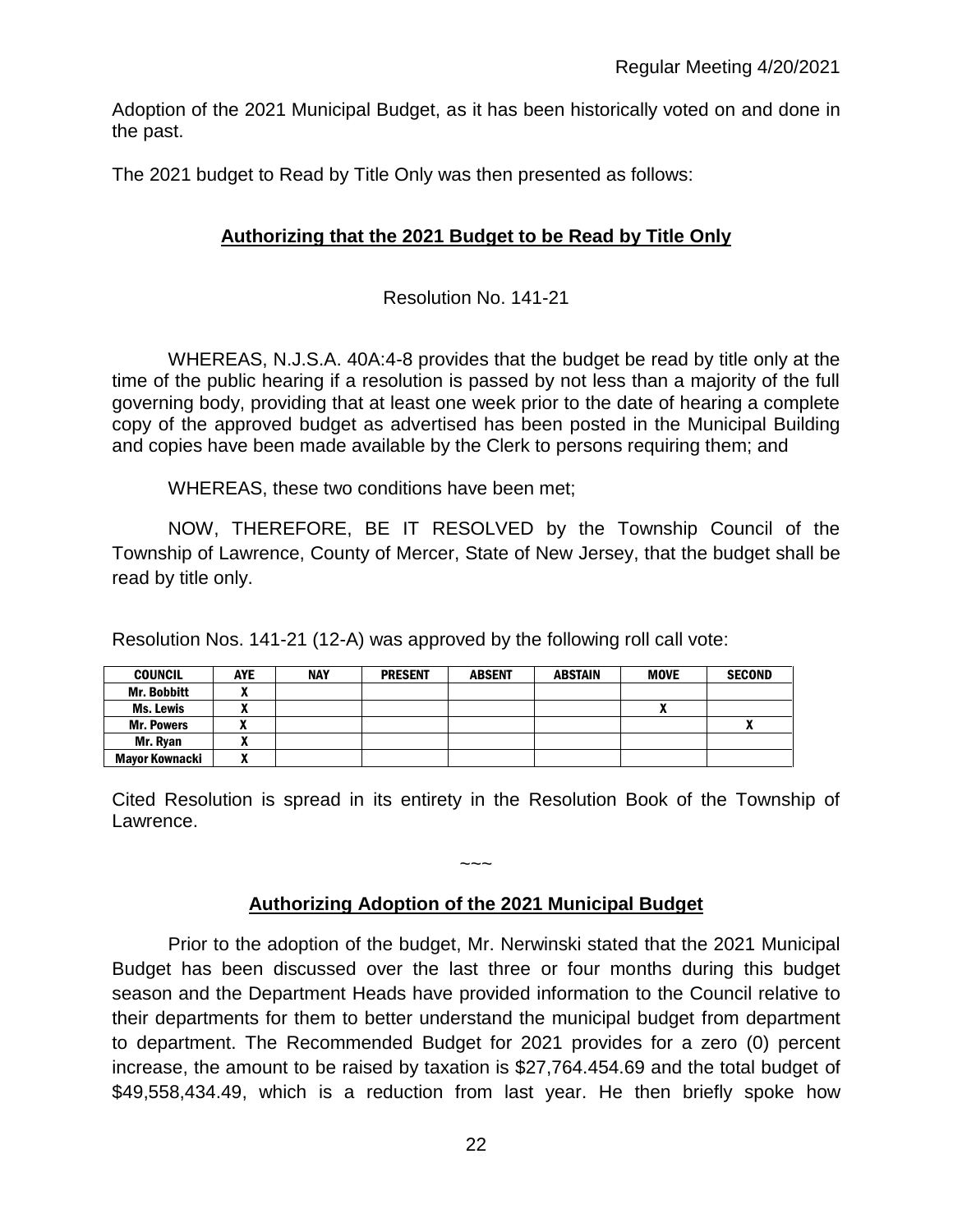important it was for the Administration to look for ways to not increase taxes for the residents due to the economic impact of the pandemic and how they took certain Capital projects off the table until they could get a better understanding as they get through the pandemic of what the final impacts are going to be to the Township and how any Federal grant money is going to assist them. He then opened the floor for the public hearing on the budget.

Prior to the vote, Mr. Nerwinski took a moment to acknowledge and thank Peter Kiriakatis, CFO, and his staff - Linda Lutes, Supervisor of Accounts, Debbie Monroe, Payroll Supervisor, Jean Paramonte, Purchasing Assistant, Paul Bodine, Assistant Municipal Treasurer and Yvette Martinette, Administrative Assistant, for all of the hard work that is done behind the scenes as the Township's finances are always in order and the Audit shows that even with this year being particularly challenging. He further indicated Mr. Kiriakatis worked very hard and they are very fortunate to have his wealth of knowledge and professionalism and he really appreciates personally working with him every day.

Councilman Bobbitt echoed the comments of the Township Manager with regards to thanking Mr. Kiriakatis and others for their hard work and stated he would like to say publicly that he is thankful for the seeds that were planted long ago for the Township in terms of the financial standing and footing they have now. And, he knows it was not their doing specifically; but, they have continued to try and serve the residents well and he wants to extend his appreciation for the work that everyone on Council and the Staff has done over the years.

Councilwoman Lewis echoed the same sentiments and thanked all of the employees who have gone above and beyond throughout the pandemic and have done so again for the residents of the Township to bring in a budget with a zero (0) percent tax increase this year in light of what has happened with regards to the impact of this pandemic.

Councilman Powers echoed the same sentiments as both of his colleagues and indicated it was an unprecedented year and what Mr. Nerwinski, the Department Heads and Township employees were able to do in such an unprecedented year to come in at a zero (0) percent tax increase is a reflection on his management, the department heads and the hard work of the employees and asked that he convey the Council's appreciation for all of the hard work and extra time that everyone put in during this unprecedented time.

Mayor Kownacki thanked Mr. Nerwinski and Mr. Kiriakatis for everything that they have done and all the Department Heads for helping them achieve the zero (0) tax increase this year.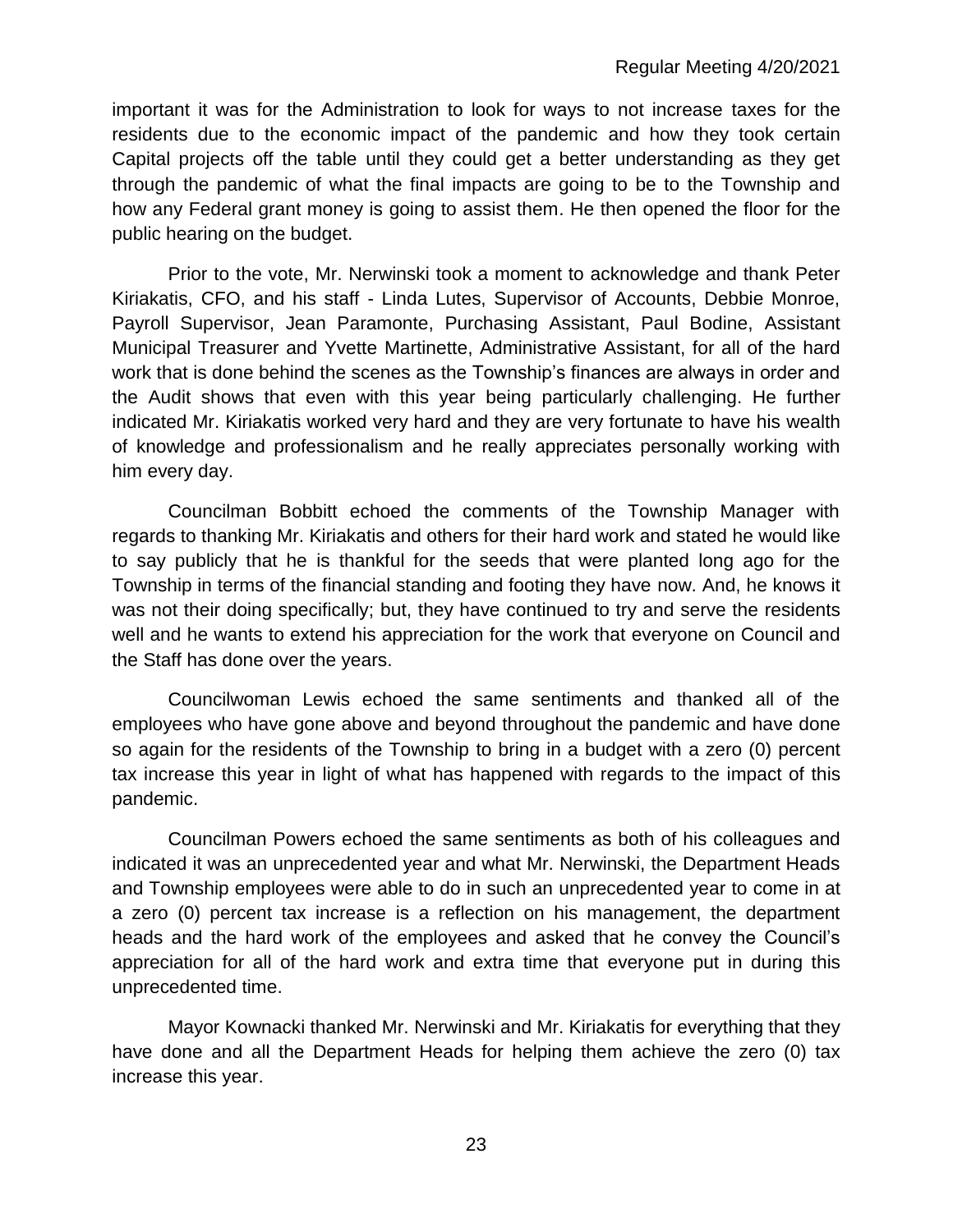The Adoption of the 2021 Municipal Budget was then presented as follows:

Resolution No. 142-21

BE IT RESOLVED by the Township Council of the Township of Lawrence, County of Mercer, State of New Jersey, that the attached document be and hereby is the Adoption of the 2021 Municipal Budget.

Resolution Nos. 142-21 (12-B) was approved by the following roll call vote:

| <b>COUNCIL</b>        | <b>AYE</b> | <b>NAY</b> | <b>PRESENT</b> | <b>ABSENT</b> | <b>ABSTAIN</b> | <b>MOVE</b> | <b>SECOND</b> |
|-----------------------|------------|------------|----------------|---------------|----------------|-------------|---------------|
| <b>Mr. Bobbitt</b>    |            |            |                |               |                |             |               |
| Ms. Lewis             |            |            |                |               |                |             |               |
| <b>Mr. Powers</b>     |            |            |                |               |                |             | ٠.            |
| Mr. Ryan              | ~          |            |                |               |                |             |               |
| <b>Mayor Kownacki</b> |            |            |                |               |                |             |               |

Cited Resolution is spread in its entirety in the Resolution Book of the Township of Lawrence.

~~~

Mr. Nerwinski reported that Mayor Kownacki asked for an update on some of the things that have been done in reference to the Fire Study and in response to that he provided the Council with an email going through all the recommendations of the fire study and the progress they have made towards them and requested that the Council take a look at them and compare where they are to date which he thinks they are making really good headway. Additionally, he hopes that the Council will allow Jack Oakley, Director of Emergency Management, to come before them sometime in June to provide an update because at that time they will have the Standard Operating Guidelines in place as well the proposed Ordinance revising the Fire Department and Emergency Medical Services into a unified Fire Division and he will be available to discuss the things leading up to this and what is in the proposed ordinance. There was no objection from members of Council regarding the June meeting date.

Mr. Nerwinski advised that the website is up and he is really happy with it; but they still have some work to do with making some adjustments and well-meaning residents have contacted him with assistance and he loves it…it takes a village…and they are making improvements and they are getting a lot of good recommendations.

Mr. Nerwinski stated the last item he would like to discuss is the legalization of cannabis that passed in New Jersey by a 2 to 1 margin and over the last two or three years he and Mr. Parvesse, Municipal Engineer, have met with vendors who have identified Lawrence Township as strategically and geographically, a location to do certain cannabis related businesses. The primary emphasis for those businesses is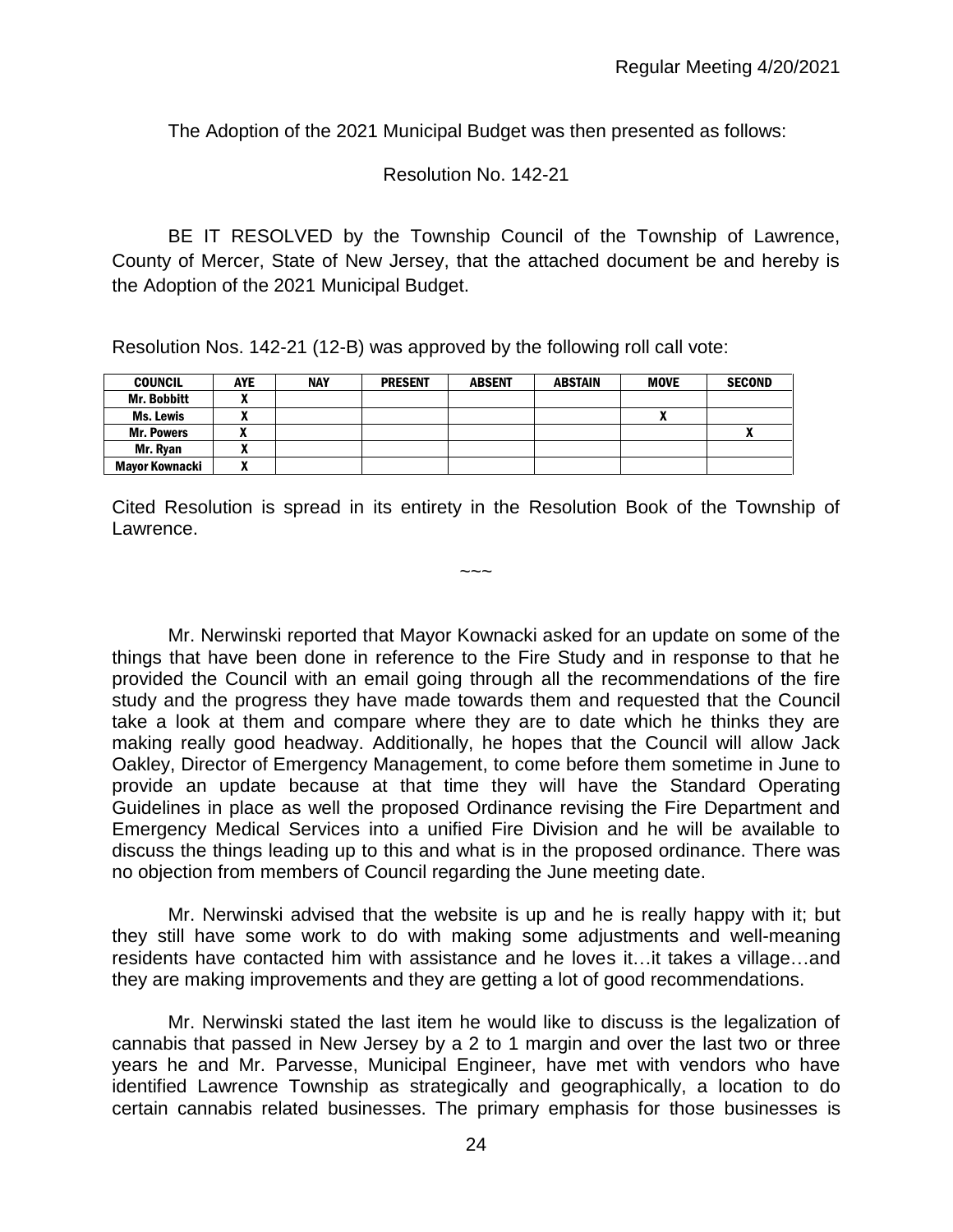medicinal marijuana. They are now at the point where the State has passed a cannabis law and each town is going to be asked to make a decision to opt out completely or opt in in terms of certain cannabis sale. In response to that he asked the Municipal Engineer, who is the Zoning Officer, to work with the Planning Board to present some recommendations to the Council with regard to what, if anything, the Township wants to do in terms of opting out.

Mr. Nerwinski explained that he is not the policymaker. It will be the decision of the Council. They have identified the Route 1 Corridor - Highway Commercial, as places that are appropriate for medicinal marijuana and there is one place that will be opening up shortly in a location near the Quakerbridge Mall. Those companies are going to have the first opportunity to transition into the legal sale of marijuana. One of the things he has asked the Zoning Officer to do is to present a recommendation to the Council that they locate retail sale of cannabis in a very specific zone in Lawrence Township and not have it just anywhere; and, opt out of other cannabis related operations until they get a sense of where they are with this. He hopes to get back to the Council prior to the next council meeting as the date to get an ordinance on the books is mid-August…so they do have some time. Further, the matter has been discussed multiple times so they all knew this was coming and they have a sense as to where everybody is in terms of the situation and as always if they have any questions or comments his door is open. Additional discussion took place relative to people reaching out for cultivation and other pieces of marijuana sales outside of retail and Township not endorsing that next step, zoning, and the establishment of suitable locations for marijuana sales and the Council looking forward to the report to start working on setting the policy regarding the sale of marijuana.

## **Attorney's Report –**

Mr. Roskos stated he will reserve his comments for closed session; but he would like to acknowledge and thank the Municipal Clerk for her assistance today in preparing one of the Resolutions found on the Agenda tonight and that she was a tremendous help to him in terms of locating old resolutions and working with him to finalize this resolution and thanked her again for all of her help.

---

---

## **Clerk's Report –**

There was no Clerk's report.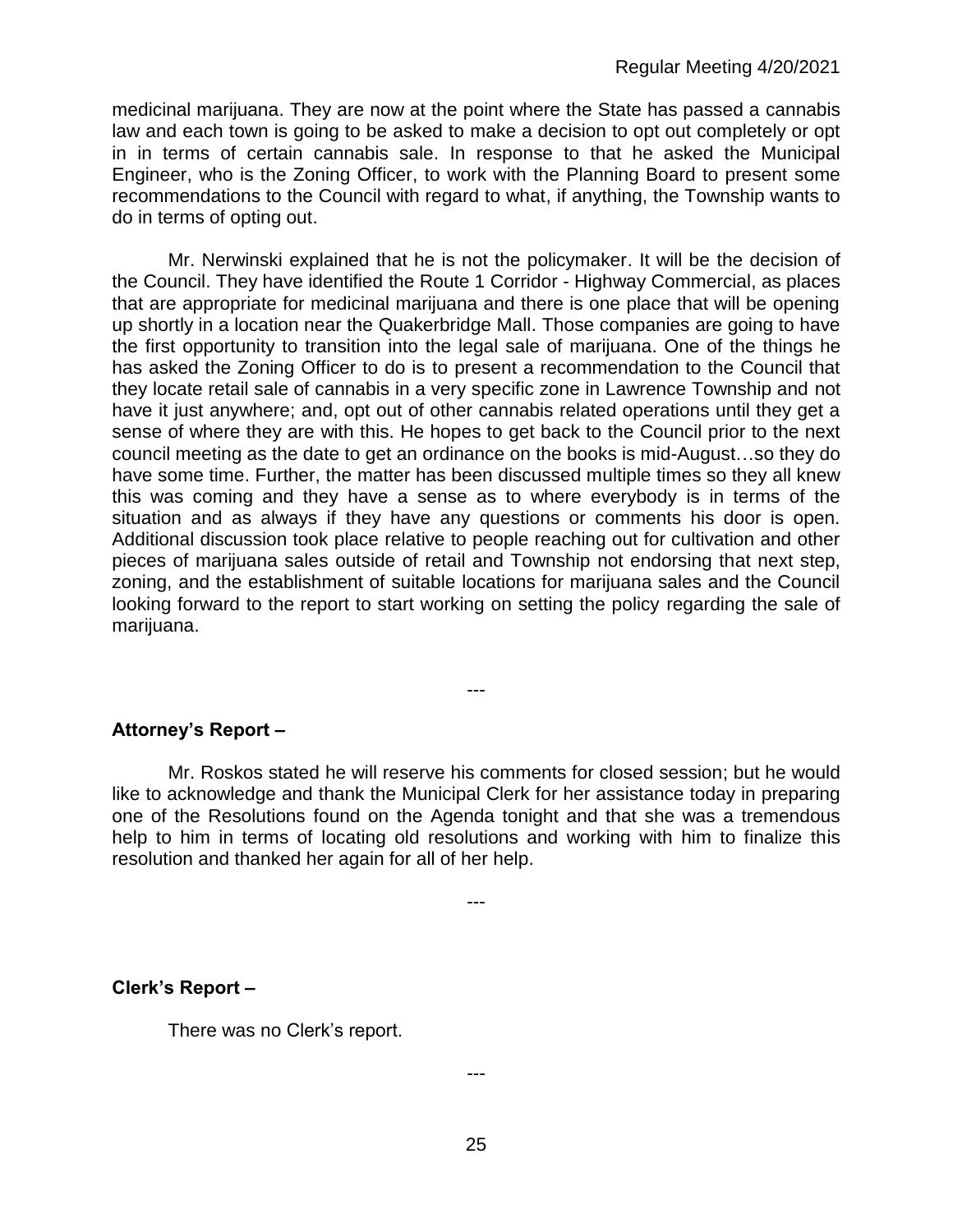## **Unfinished Business –**

There was no unfinished business.

**New Business –** 

The Municipal Clerk asked Mayor Kownacki about making board appointments. Mayor Kownacki inquired if there were any appointments to the Boards or Committees.

---

Councilman Bobbitt moved to appoint Naeem Akhatar as a Regular Member to the Planning Board. Mr. Nerwinski advised against the appointment since the matter was not on the Agenda tonight and they did not amend the agenda to include the appointments; therefore, the appointments would not be in accordance to Robert's Rules. So, the matter should be saved for a future meeting if it is not of urgency. Mr. Rosko agreed. (Motion to appoint was withdrawn)

There was no further new business.

## **Public Participation (3-minute limitation per speaker)** –

There was no public participation.

---

---

#### **Resolutions**

Councilman Bobbitt inquired about Resolution 157-21 (18-F.1) as it relates to the \$25,000 increase for a total amount of \$50,000 for Special Counsel for Union Labor Negotiations. Mr. Nerwinski advised the amount is correct and stems from multiple police related issues in terms of discipline and other appeals through PERC and advised it is an active period and a lot of work that he is undertaking so do not be surprised in the next couple of months if that amount increases.

Resolution Nos. 141-21 (18-D.1) through 159-21 (18-H.6) was approved with the exception of Resolution 151-21 (18-9B – Pulled for the Agenda) by the following roll call vote:

| <b>COUNCIL</b>     | <b>AYE</b> | <b>NAY</b> | <b>PRESENT</b> | <b>ABSENT</b> | <b>ABSTAIN</b> | <b>MOVE</b> | <b>SECOND</b> |
|--------------------|------------|------------|----------------|---------------|----------------|-------------|---------------|
| <b>Mr. Bobbitt</b> |            |            |                |               |                |             |               |
| Ms. Lewis          |            |            |                |               |                |             |               |
| <b>Mr. Powers</b>  |            |            |                |               |                |             |               |
| Mr. Ryan           | ,,,        |            |                |               |                |             |               |
| Mayor Kownacki     |            |            |                |               |                |             |               |